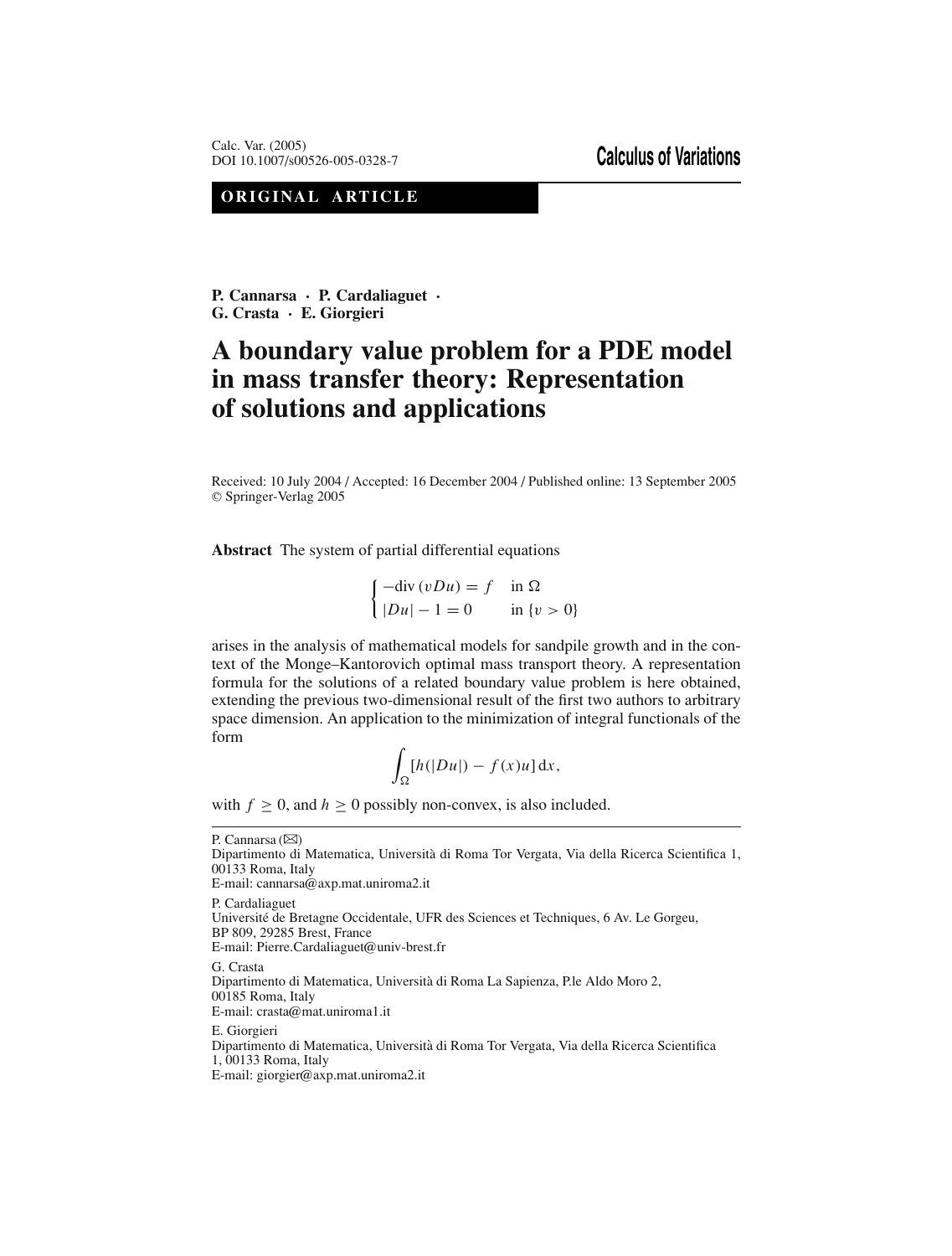**Keywords** Granular matter · Eikonal equation · Singularities · Semiconcave functions · Viscosity solutions · Optimal mass transfer · Existence of minimizers · Distance function · Calculus of variations · Nonconvex integrands

**Mathematics Subject Classification:** Primary 35C15, 49J10, Secondary 35Q99, 49J30

### **1 Introduction**

This paper is concerned with the system of partial differential equations

<span id="page-1-1"></span><span id="page-1-0"></span>
$$
\begin{cases}\n-\text{div}(vDu) = f & \text{in } \Omega \\
v \ge 0, \ |Du| \le 1 & \text{in } \Omega \\
|Du| - 1 = 0 & \text{in } \{v > 0\},\n\end{cases}
$$
\n(1)

complemented with the conditions

$$
\begin{cases}\n u \ge 0, & \text{in } \Omega \\
 u \equiv 0 & \text{on } \partial \Omega.\n\end{cases}
$$
\n(2)

Here  $\Omega \subset \mathbb{R}^n$  is a bounded domain with  $C^2$  boundary and  $f > 0$  is a continuous function in  $\Omega$ .

The interest in the above problem can be motivated in several ways. For instance,  $(1)$ – $(2)$  characterizes the equilibrium solutions of a system of PDEs introduced in [\[3](#page-26-0)] and in [\[17\]](#page-26-1) as a dynamical model for granular matter. Moreover, system  $(1)$ – $(2)$  plays the role of necessary conditions in the Monge–Kantorovich optimal mass transport theory, as shown in [\[12](#page-26-2)]. Problem  $(1)$ – $(2)$  has been ana-lyzed by the first two authors in [\[4](#page-26-3)] in the case of dimension  $n = 2$ , obtaining a representation formula for the solution. In this paper we will generalize the result of [\[4\]](#page-26-3) to an arbitrary space dimension, characterizing the unique solution (in a suitable weak sense) of  $(1)$ – $(2)$ .

To describe the result more precisely, let us introduce our notations. We denote by  $d : \overline{\Omega} \to \mathbb{R}$  the distance function from the boundary of  $\Omega$  and by  $\Sigma$  the singular set of *d*, that is the set of points  $x \in \Omega$  at which *d* is not differentiable. Moreover, we indicate with  $\Pi(x)$  the set of projections of *x* onto ∂ $\Omega$  and, when  $x \in \Omega \setminus \Sigma$ , we denote by  $\kappa_i(x)$ ,  $i \in \{1, ..., n-1\}$ , the principal curvatures of  $\partial \Omega$  at the (unique) projection  $\Pi(x)$  of *x* onto  $\partial\Omega$ . In our analysis, a major role will be played by the function

$$
\tau(x) = \min\{t \ge 0 : x + tDd(x) \in \overline{\Sigma}\} \quad \forall x \in \overline{\Omega} \setminus \overline{\Sigma},
$$

which we call the *maximal retraction length* of  $\Omega$  onto  $\overline{\Sigma}$  or *normal distance to*  $\Sigma$ .

We will prove that, in arbitrary space dimension, the unique solution of system [\(1\)](#page-1-0)–[\(2\)](#page-1-1) is given by the pair  $(d, v_f)$ , where *d* is the distance function from the boundary  $\partial \Omega$  and

<span id="page-1-2"></span>
$$
v_f(x) = \begin{cases} \int_0^{\tau(x)} f(x + tDd(x)) \prod_{i=1}^{n-1} \frac{1 - (d(x) + t)\kappa_i(x)}{1 - d(x)\kappa_i(x)} dt & \forall x \in \Omega \setminus \overline{\Sigma}, \\ 0 & \forall x \in \overline{\Sigma}. \end{cases}
$$
(3)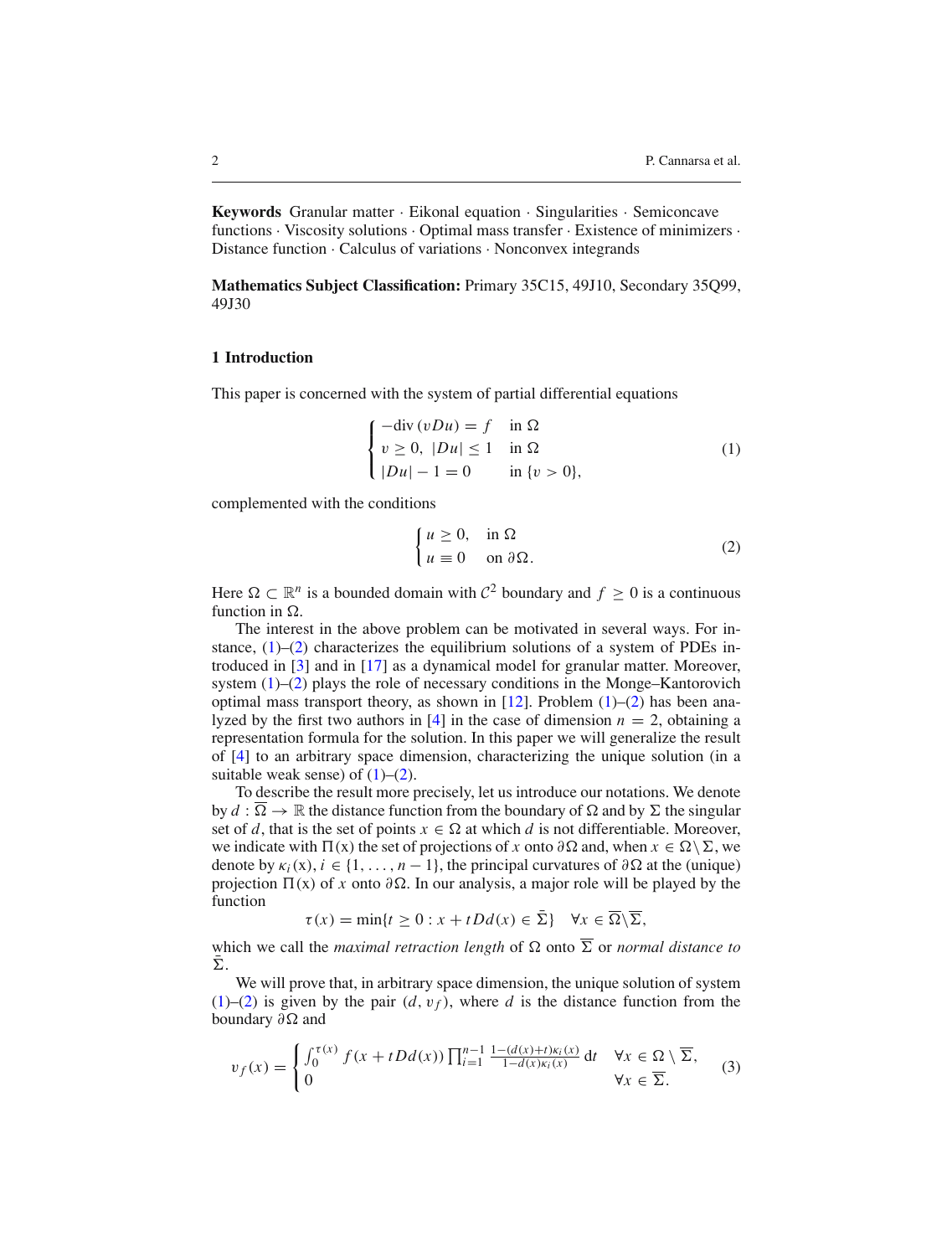The fact that relevant objects in Monge–Kantorovich theory can be represented in terms of the principal curvatures of  $\partial \Omega$  is certainly not new in the literature. For instance, see the representation formula for the dynamic of a collapsing sandpile obtained first, in  $[11]$ , by a formal computation, and then in  $[15]$  by a rigorous argument. Nevertheless, formula [\(3\)](#page-1-2) is new—to our knowledge—and so is the existence of a continuous solution v to  $(1)$ – $(2)$ , except for the case  $n = 2$  studied by the first two authors of this paper in [\[4\]](#page-26-3).

Let us now compare the present work with its two-dimensional analogue [\[4](#page-26-3)]. On the one hand, showing that  $(d, v_f)$  is a solution of  $(1)$ – $(2)$  follows the same lines as in dimension two. On the other hand, the proof of the fact that  $(d, v_f)$  is the unique solution to  $(1)$ – $(2)$  requires completely different arguments. In fact, in dimension two one can exploit the relatively simple structure of  $\Sigma$  to show—by a direct argument—that any solution  $(u, v)$  of  $(1)$ – $(2)$  satisfies  $u \equiv d$  in the set  ${x \in \Omega : v_f(x) > 0}$  and  $v \equiv 0$  on  $\overline{\Sigma}$ . Such a technique cannot be extended to higher space dimension due to obvious topological obstructions.

In this paper, uniqueness is obtained as follows. To see that the first component of a solution of  $(1)$ – $(2)$  is given by the distance function, we adapt an idea of  $[21]$  $[21]$ , showing that  $(u, v)$  is a saddle point of a suitable integral functional. Then, to identify the second component of  $(u, v)$  with the function  $v_f$ , we compute the variation of v along all rays  $x + tDd(x)$ ,  $0 < t < \tau(x)$ —which cover the set  $\Omega \setminus \overline{\Sigma}$ —as follows:

$$
v(x) - \prod_{i=1}^{n-1} \frac{1 - (d(x) + t)\kappa_i(x)}{1 - d(x)\kappa_i(x)} v(x + tDd(x))
$$
  
= 
$$
\int_0^t f(x + sDd(x)) \prod_{i=1}^{n-1} \frac{1 - (d(x) + s)\kappa_i(x)}{1 - d(x)\kappa_i(x)} ds.
$$
 (4)

Finally, using the fact that  $v = 0$  on  $\bar{\Sigma}$ —which can be proven by a blow up argument as in [\[12](#page-26-2)]—we easily deduce that  $v \equiv v_f$  in  $\Omega$ .

We conclude this paper with an application to a problem in the Calculus of Variations which may seem quite unrelated to the present context at first glance.

Let us consider an integral functional of the form

<span id="page-2-1"></span>
$$
J_0(u) = \int_{\Omega} [h(|Du|) - f(x)u] \, dx, \quad u \in W_0^{1,1}(\Omega), \tag{5}
$$

where  $f \in L^{\infty}(\Omega)$  is a nonnegative function and  $h: [0, +\infty) \to [0, +\infty]$  is a lower semicontinuous function (possibly with non-convex values) satisfying

$$
h(R) = 0
$$
,  $h(s) \ge \max\{0, \Lambda(s - R)\}\$  for some constants  $R, \Lambda > 0$ . (6)

In a pioneering work [\[8\]](#page-26-7), A. Cellina proved that, if  $\Omega$  is a convex domain (that is, an open bounded convex set) in  $\mathbb{R}^2$  with piecewise smooth ( $C^2$ ) boundary and  $f \equiv 1$ , then *J*<sub>0</sub> does attain its minimum in  $W_0^{1,1}(\Omega)$ , and a minimizer is explicitly given by the function

$$
u_{\Omega}(x) = R d(x), \quad x \in \Omega,
$$
 (7)

<span id="page-2-0"></span>provided that the inradius  $r_{\Omega}$  of  $\Omega$  is small enough. (We recall that  $r_{\Omega}$  is the supremum of the radii of all balls contained in  $\Omega$ .) This result has been extended to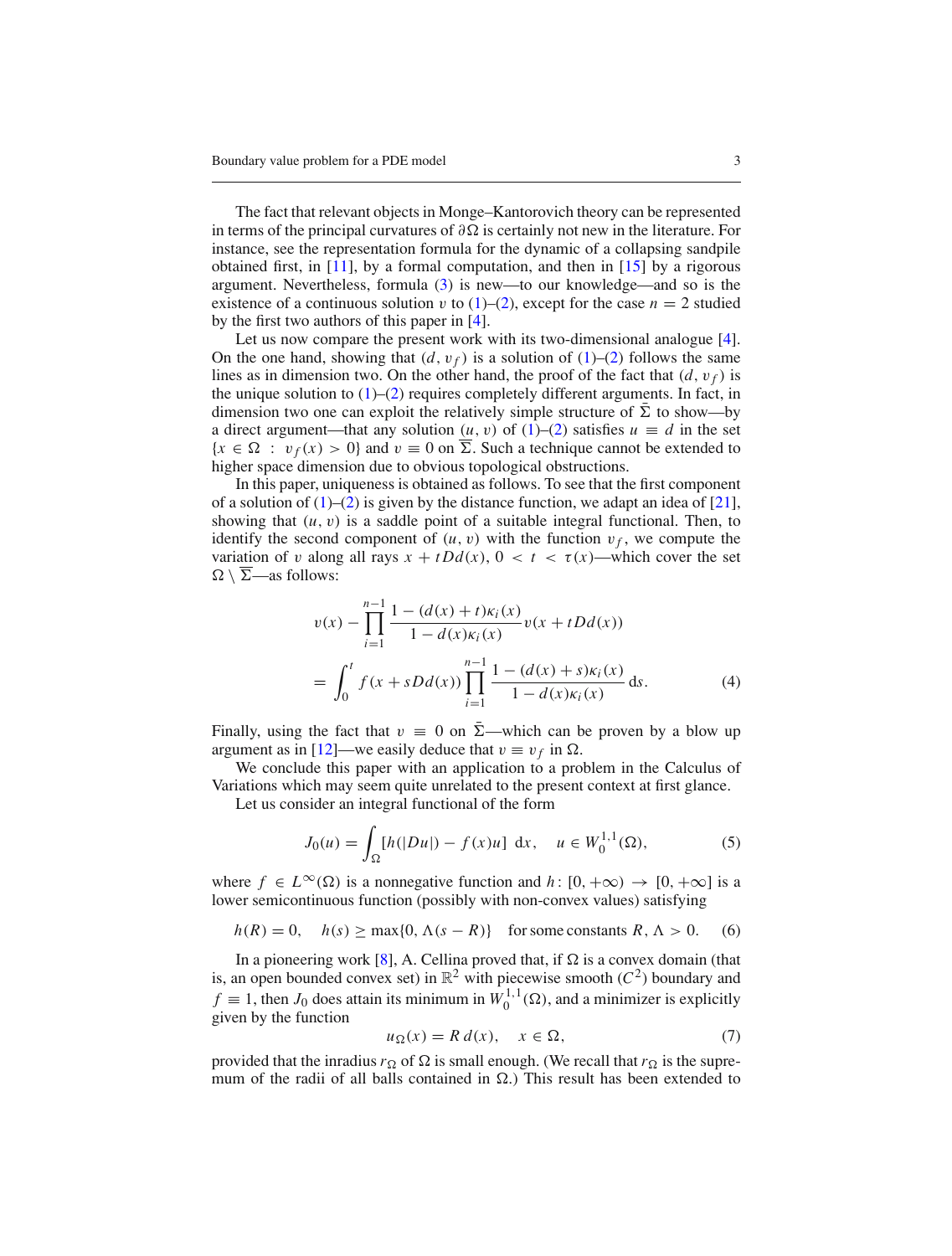convex domains in  $\mathbb{R}^n$  and to more general functionals in subsequent works (see [\[6,](#page-26-8) [7,](#page-26-9) [10](#page-26-10), [23](#page-26-11), [24](#page-26-12)]). One common point of all these results is that the set  $\Omega$  is always a convex subset of  $\mathbb{R}^n$ .

In this paper we will prove that the function  $u_{\Omega}$  defined in [\(7\)](#page-2-0) is a minimizer of the functional  $J_0$  in  $W_0^{1,1}(\Omega)$  even on possibly nonconvex domains  $\Omega$ . This extension to nonconvex domains will be obtained as a consequence of the representation formula for the solution of system  $(1)$ – $(2)$ .

This paper is organized as follows. Section 2 is concerned with notations and preliminary results. In Sect. 3 we show that  $(d, v_f)$  is a solution of system  $(1)$ – $(2)$ in a suitable weak sense. Section 4 is devoted to the proof of uniqueness of such a pair as a solution of system  $(1)$ – $(2)$ . Finally, Sect. 5 contains our application to the existence of distance-like minimizers for the class of integral functionals  $(5).$  $(5).$ 

### **2 Preliminaries and Notations**

Most of the results of this section and of the following one are a simple generalization of those given in [\[4](#page-26-3)]. So, whenever we omit a proof, we understand a reference to [\[4\]](#page-26-3).

Let  $\Omega$  be a bounded domain with  $\mathcal{C}^2$  boundary ∂ $\Omega$ . In what follows we denote by  $d : \overline{\Omega} \to \mathbb{R}$  the distance function from the boundary of  $\Omega$  and by  $\Sigma$  the singular set of *d*, that is, the set of points  $x \in \Omega$  at which *d* is not differentiable. Since *d* is Lipschitz continuous,  $\Sigma$  has Lebesgue measure zero. Introducing the projection  $\Pi(x)$  of *x* onto  $\partial \Omega$  in the usual way,  $\Sigma$  is also the set of points *x* at which  $\Pi(x)$ is not a singleton.

For any  $x \in \partial \Omega$  and  $i = 1, \ldots, n-1$ , the number  $\kappa_i(x)$  denotes the *i*th principal curvature of  $\partial \Omega$  at the point *x*, corresponding to a principal direction  $e_i(x)$  orthogonal to  $Dd(x)$ , with the sign convention  $\kappa_i \geq 0$  if the normal section of  $\Omega$  along the direction  $e_i$  is convex. Also, we will label in the same way the extension of  $\kappa_i$  to  $\overline{\Omega} \setminus \Sigma$  given by

$$
\kappa_i(x) = \kappa_i(\Pi(x)) \quad \forall x \in \overline{\Omega} \setminus \Sigma. \tag{8}
$$

In the result below, *p*  $\otimes$  *q* stands for the tensor product of two vectors *p*, *q* ∈  $\mathbb{R}^n$ , defined as  $(p \otimes q)(x) = p \langle q, x \rangle$ ,  $\forall x \in \mathbb{R}^n$ . We refer to [\[16](#page-26-13)] for the proof of the representation formula for the Hessian matrix of d.

<span id="page-3-0"></span>**Proposition 2.1** *For any*  $x \in \overline{\Omega}$  *and any*  $y \in \Pi(x)$  *we have* 

$$
\kappa_i(y)d(x) \leq 1 \quad \forall i=1,\ldots,n-1.
$$

*If, in addition,*  $x \in \overline{\Omega} \setminus \overline{\Sigma}$ *, then* 

$$
\kappa_i(x)d(x) < 1
$$
 and  $D^2 d(x) = -\sum_{i=1}^{n-1} \frac{\kappa_i(x)}{1 - \kappa_i(x)d(x)} e_i(x) \otimes e_i(x)$ 

*where*  $e_i(x)$  *is the unit eigenvector corresponding to*  $\frac{\kappa_i(x)}{1-\kappa_i(x) d(x)}$ *.*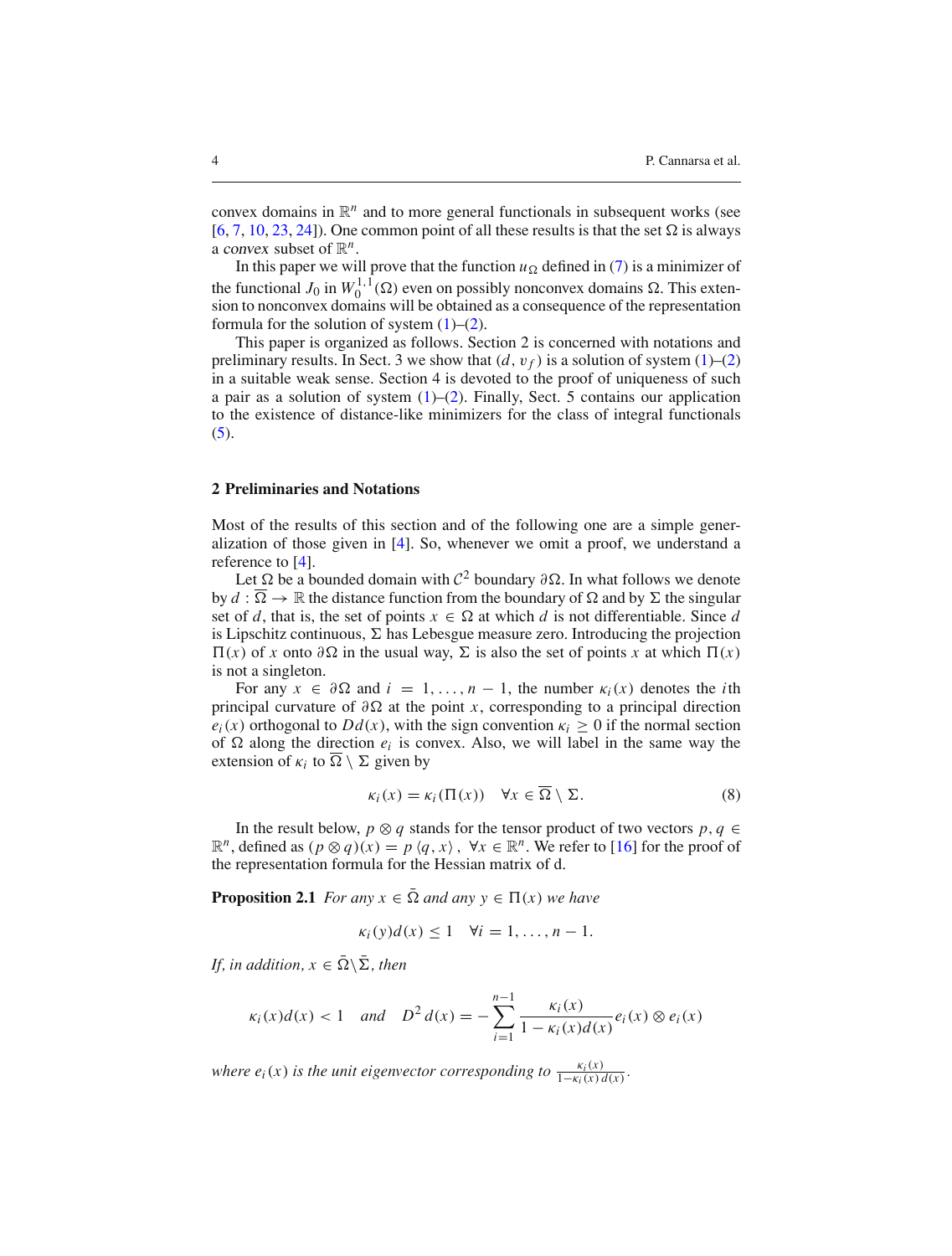*Remark 2.2* Note that the regularity of  $\Omega$  guarantees that the principal curvatures  $\kappa_i$  are continuous functions on  $\partial \Omega$ .

The set  $\Gamma$  of points  $x \in \Omega \setminus \Sigma$  such that the equality sign holds in [\(2.1\)](#page-3-0) for some index *i* is called the set of regular conjugate points. It represents, in the sense explained in the proposition below, the "boundary" of the singular set  $\Sigma$ .

<span id="page-4-2"></span>**Proposition 2.2** *Under the assumption that*  $\Omega$  *is a bounded domain with*  $C^2$ *boundary*  $\partial \Omega$ *, we have*  $\overline{\Sigma} \subset \Omega$  *and*  $\overline{\Sigma} = \Sigma \cup \Gamma$ *.* 

Now, let us focus on the function

<span id="page-4-1"></span><span id="page-4-0"></span>
$$
\tau(x) = \begin{cases} \min \left\{ t \ge 0 : x + tDd(x) \in \overline{\Sigma} \right\} & \forall x \in \overline{\Omega} \setminus \overline{\Sigma}, \\ 0 & \forall x \in \overline{\Sigma}. \end{cases}
$$
(9)

Since the map  $x \mapsto x + \tau(x)D d(x)$  is a natural retraction of  $\overline{\Omega}$  onto  $\overline{\Sigma}$ , we will refer to  $\tau(\cdot)$  as the *maximal retraction length* of  $\Omega$  onto  $\overline{\Sigma}$  or *normal distance to*  $\bar{\Sigma}$ .

Let us analyze the regularity properties of  $\tau$ . The first theorem is a fine regu-larity result due to Li and Nirenberg (see [\[19\]](#page-26-14)).

**Theorem 2.4** *Let*  $\Omega$  *be a bounded domain in*  $\mathbb{R}^n$  *with boundary of class*  $C^{2,1}$ *. Then the map*  $\tau$  *defined in* [\(9\)](#page-4-0) *is Lipschitz continuous on*  $\partial \Omega$ *.* 

Hereafter, we will denote by Lip(τ) the Lipschitz semi-norm of  $\tau$  on  $\partial\Omega$ . Since  $x \mapsto x + \tau(x)D d(x)$  maps  $\partial \Omega$  onto  $\overline{\Sigma}$ , a straightforward application of Theorem [2.4](#page-4-1) is that the  $(n - 1)$ -dimensional Hausdorff measure of  $\overline{\Sigma}$  is finite:

**Corollary 2.5** *Let*  $\Omega$  *be a bounded domain in*  $\mathbb{R}^n$  *with boundary of class*  $C^{2,1}$ *. Then,*

<span id="page-4-3"></span>
$$
\mathcal{H}^{n-1}(\bar{\Sigma}) \le k_{\Omega} \mathcal{H}^{n-1}(\partial \Omega) < \infty
$$

*where*  $k_{\Omega} \geq 0$  *is a constant depending on*  $Lip(\tau)$  *and*  $\Omega$ *.* 

For less regular domains the Lipschitz continuity of  $\tau$  may fail, but continuity is preserved.

**Lemma 2.6** Assume that  $\Omega$  is a connected bounded open subset of  $\mathbb{R}^n$  with  $C^2$ *boundary. Then the map*  $\tau$ , *extended to* 0 *on*  $\Sigma$ , *is continuous in*  $\Omega$ *.* 

We now give an approximation result that guarantees the stability of the singular set and of the maximal retraction length with respect to the convergence in the  $\mathcal{C}^2$  topology. Let us first define the signed distance from  $\partial \Omega$  as

<span id="page-4-4"></span>
$$
b_{\Omega}(x) = \begin{cases} d_{\partial \Omega}(x) & \text{if } x \in \mathbb{R}^n \setminus \overline{\Omega} \\ -d_{\partial \Omega}(x) & \text{if } x \in \overline{\Omega}. \end{cases}
$$

We say that a sequence of bounded domains  $\{\Omega_k\}$  with  $\mathcal{C}^2$  boundary converges to  $\Omega$  in the  $C^2$  topology if  $b_{\Omega_k}$ ,  $Db_{\Omega_k}$  and  $D^2b_{\Omega_k}$  converge to  $b_{\Omega}$ ,  $Db_{\Omega}$  and  $D^2b_{\Omega_k}$ , uniformly in a neighborhood of  $\partial\Omega$ .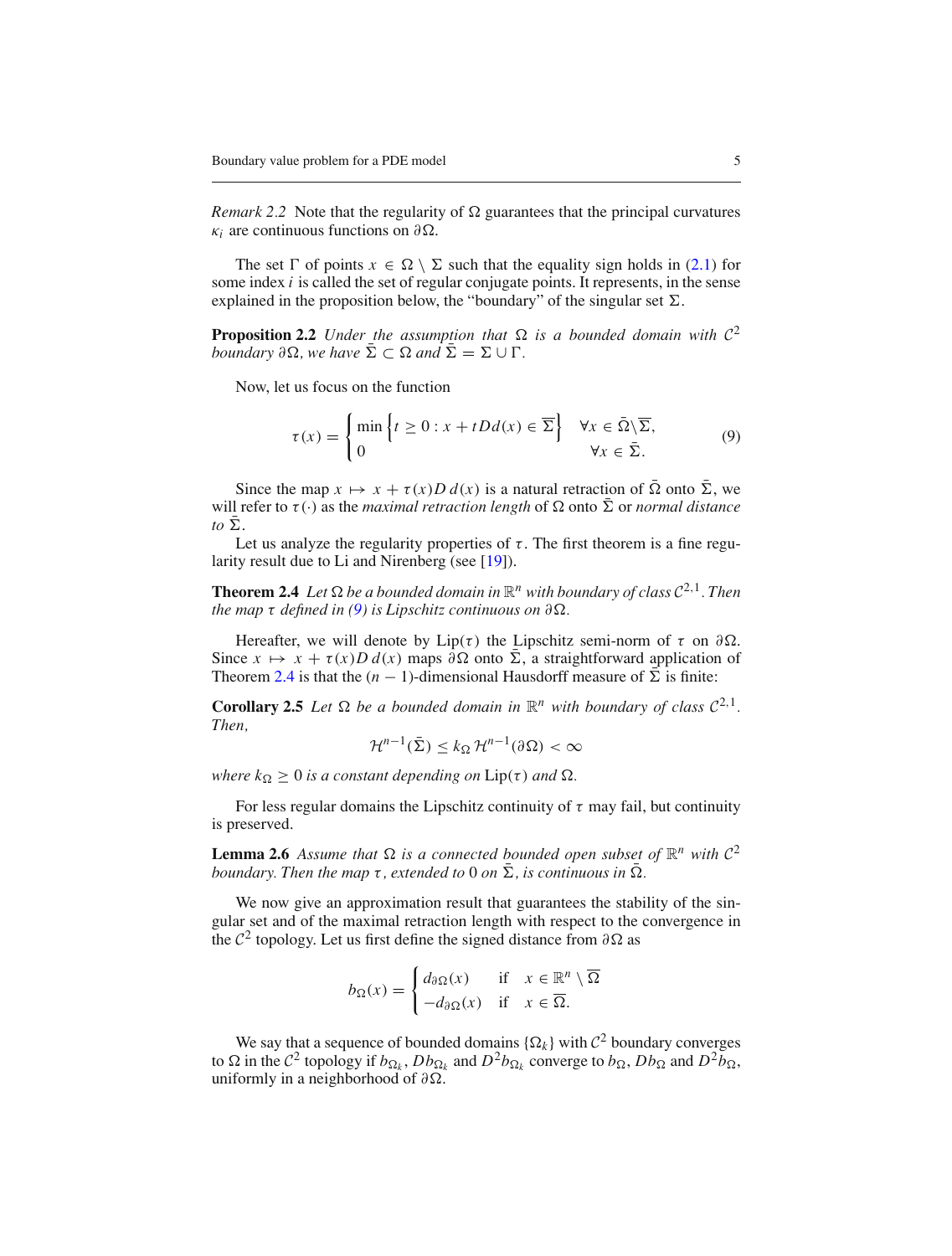**Proposition 2.7** *Let*  $\{\Omega_k\}$  *be a sequence of bounded domains with*  $C^2$  *boundary. For any*  $k \in \mathbb{N}$ , denote by  $\Sigma_k$  and  $\tau_k$ , respectively, the singular set and maximal *retraction length of*  $\Omega_k$ . If  $\{\Omega_k\}$  *converges to*  $\Omega$  *in the*  $C^2$  *topology, then*  $\{\overline{\Sigma}_k\}$ *converges to*  $\overline{\Sigma}$  *in the Hausdorff topology, and*  $\{\tau_k\}$  *converges to*  $\tau$  *uniformly on all compact subsets of*  $\Omega$ *.* 

We conclude this section with the definition of viscosity solutions for the eikonal equation and the connection with the distance function  $d$  from  $\Omega$ .

For any measurable set  $A \subset \mathbb{R}^n$ , we denote by |A| the Lebesgue measure of *A*. If  $u : A \rightarrow \mathbb{R}$  is a bounded measurable function, then  $||u||_{\infty, A}$  stands for the essential supremum of *u* in *A*. If *A* is open and *u* is Lipschitz continuous, then, by Rademacher's Theorem, *u* is differentiable a. e. in *A*. In this case, we denote by  $||Du||_{\infty}$ , *A* the number sup{ $|Du(x)|$  : *x* ∈ *A*, ∃*Du(x)*}, and by  $D^*u(x)$  the set of limiting gradients of *u* at *x* defined as

$$
D^*u(x) = \{\lim_k Du(x_k) : A \ni x_k \to x, \quad \exists Du(x_k)\}.
$$

As usual, the superdifferential of *u* at a point  $x \in A$  is the set

$$
D^+u(x) = \left\{ p \in \mathbb{R}^n \mid \limsup_{h \to 0} \frac{u(x+h) - u(x) - \langle p, h \rangle}{|h|} \le 0 \right\},\,
$$

while the subdifferential  $D^-u$  is given by the formula  $D^-u(x) = -D^+(-u)(x)$ .

**Definition 2.8** We say that *u* is a viscosity solution of the eikonal equation  $|Du|$  = 1 in an open set  $\Omega \subset \mathbb{R}^n$  if, for any  $x \in \Omega \subset \mathbb{R}^n$ , we have

$$
p \in D^{-}u(x) : |p| \ge 1,
$$
  

$$
p \in D^{+}u(x) : |p| \le 1.
$$

We recall that the distance function  $d$  is the unique viscosity solution of the eikonal equation  $|Du| = 1$  in  $\Omega$ , with boundary condition  $u = 0$  in  $\partial \Omega$ . Equivalently, *d* is the largest function such that  $\|Du\|_{\infty,\Omega} \le 1$  and  $u = 0$  on  $\partial\Omega$ . The reader is referred to [\[2](#page-26-15)] and to [\[20](#page-26-16)] for a detailed discussion on these topics.

### **3 Existence**

<span id="page-5-1"></span>In this section we prove that the pair  $(d, v_f)$ , where *d* is the distance function from  $\partial \Omega$  and

$$
v_f(x) = \begin{cases} \int_0^{\tau(x)} f(x + tD d(x)) \prod_{i=1}^{n-1} \frac{1 - (d(x) + t)\kappa_i(x)}{1 - d(x)\kappa_i(x)} dt & \forall x \in \Omega \setminus \bar{\Sigma}, \\ 0 & \forall x \in \overline{\Sigma}, \end{cases}
$$
(10)

<span id="page-5-0"></span>is a solution of system  $(1)$ – $(2)$ . More precisely, we will prove the following result.

**Theorem 3.1** *Let*  $\Omega \subset \mathbb{R}^n$  *be a bounded domain with boundary of class*  $C^2$  *and*  $f \geq 0$  *be a bounded continuous function in*  $\Omega$ *. Then, the pair*  $(d, v_f)$  *defined above satisfies [\(1\)](#page-1-0)–[\(2\)](#page-1-1) in the following sense:*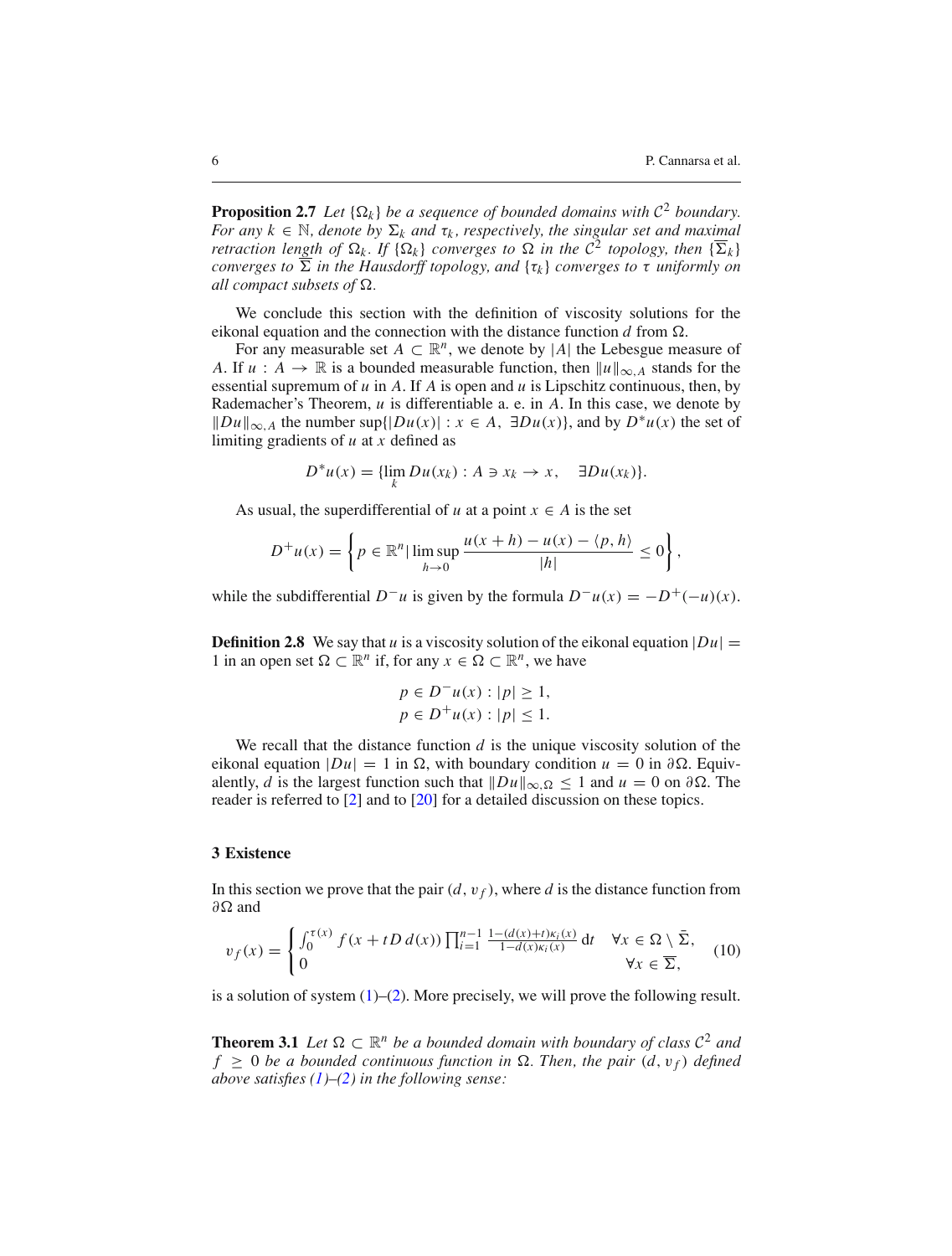*1.* (*d*,v *<sup>f</sup>* ) *is a pair of bounded continuous functions*

*2. d* = 0 *on* ∂Ω,  $||Dd||_{∞,Ω ≤ 1$ , *and d is a viscosity solution of* 

<span id="page-6-3"></span> $|Du| = 1$  in  $\{x \in \Omega : v_f(x) > 0\}$ 

*3.*  $v_f \geq 0$  *in*  $\Omega$  *and, for every test function*  $\phi \in C_c^{\infty}(\Omega)$ *,* 

$$
\int_{\Omega} v_f(x) \langle D d(x), D\phi(x) \rangle \, \mathrm{d}x = \int_{\Omega} f(x) \phi(x) \, \mathrm{d}x. \tag{11}
$$

We begin with two preliminary results, the former describing continuity and differentiability properties of  $v_f$ , the latter providing an approximation result for the characteristic function of a compact set, in the spirit of capacity theory.

<span id="page-6-1"></span>**Proposition 3.2** *Let*  $\Omega \subset \mathbb{R}^n$  *be a bounded domain with boundary of class*  $C^2$  *and*  $f \geq 0$  *be a continuous function in*  $\Omega$ . Then,  $v_f$  *is a locally bounded continuous function in*  $\Omega$ *. Moreover, in any set*  $\Omega_{\varepsilon} := \{x \in \Omega : d(x) > \varepsilon\}, \varepsilon > 0, v_f$  satisfies *the bound*

$$
0 \le v_f(x) \le ||f||_{\infty, \Omega_{\varepsilon}} \prod_{i=1}^{n-1} [1 + ||[\kappa_i]_{-}||_{\mathcal{C}(\partial \Omega)} \text{diam}\,\Omega] \tau(x) \quad \forall x \in \Omega_{\varepsilon}, \quad (12)
$$

*where*  $\|K_i\| - C(\partial\Omega) := \max_{x \in \partial\Omega} [K_i(x)] - H_j$ , *in addition,*  $\partial\Omega$  *is of class*  $C^{2,1}$  *and f* is Lipschitz continuous in  $\Omega$ , then  $v_f$  is locally Lipschitz continuous in  $\Omega\setminus\overline{\Sigma}$ *and satisfies*

<span id="page-6-2"></span>
$$
-div (v_f(x)D d(x)) = f(x)
$$
 (13)

<span id="page-6-0"></span>*at each point*  $x \in \Omega \setminus \overline{\Sigma}$  *at which*  $v_f$  *is differentiable.* 

*Remark 3.3* Since *d* is  $C^2$  in  $\Omega \setminus \overline{\Sigma}$ , equality [\(13\)](#page-6-0) reads

$$
\langle Dv_f(x), D d(x) \rangle + v_f(x) \Delta d(x) + f(x) = 0. \tag{14}
$$

Moreover, a straightforward consequence of Proposition [3.2](#page-4-2) is that the equality  $-div (v_f D d) = f$  holds in the sense of distributions in  $\Omega \backslash \overline{\Sigma}$  as soon as f is Lipschitz and  $\partial \Omega$  of class  $C^{2,1}$ .

*Remark 3.4* A sharper upper bound on  $v_f$  will be proven in Proposition [5.9.](#page-23-0)

*Proof* We note, first, that the maps  $Dd$ ,  $\tau$  and  $\kappa_i$  are continuous in  $\Omega \setminus \overline{\Sigma}$  since  $\Omega$ has a  $\mathcal{C}^2$  boundary. Hence, when *f* is continuous, so is  $v_f$  in  $\Omega \setminus \overline{\Sigma}$ .

Let us now prove that  $v_f$  is continuous on  $\bar{\Sigma}$ . Observe that, for any  $x \notin \bar{\Sigma}$ , the term

$$
\frac{1 - (d(x) + t)\kappa_i(x)}{1 - d(x)\kappa_i(x)} = \frac{1 - d(x + tDd(x))\kappa_i(x)}{1 - d(x)\kappa_i(x)} \qquad 0 < t < \tau(x)
$$

is nonnegative by Proposition [2.1.](#page-3-0) A simple computation shows that it is also bounded by  $\prod_{i=1}^{n-1} \left[1 + ||\kappa_i||_-\||_{\mathcal{C}(\partial\Omega)}\right] \tau(x)$ . This proves [\(12\)](#page-6-1) recalling that  $x + tDd(x) \in \Omega$ <sub>c</sub> whenever  $x \in \Omega$ <sub>c</sub> and  $0 \le t \le \tau(x)$ . The continuity of  $v_f$ on  $\bar{\Sigma}$  is an immediate consequence of [\(12\)](#page-6-1).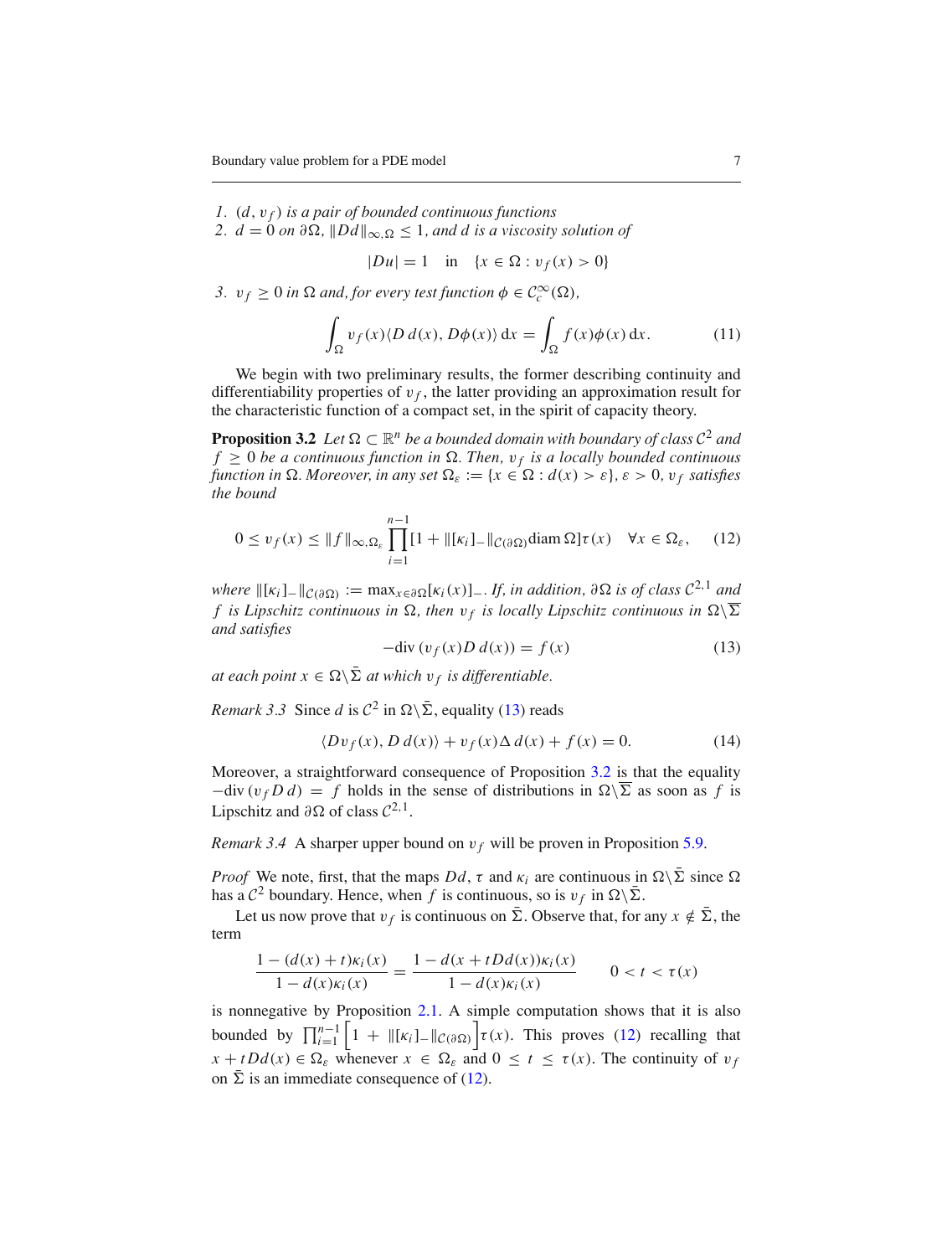.

Next, let  $\partial \Omega$  be of class  $C^{2,1}$  and f be Lipschitz continuous. Then, Theorem [2.4](#page-4-1) ensures that  $\tau$  is Lipschitz continuous on  $\partial \Omega$ . Therefore,  $\tau = \tau \circ \Pi$ is locally Lipschitz continuous in  $\bar{\Omega} \backslash \bar{\Sigma}$ , as well as  $v_f$ .

Finally, let us check the validity of [\(13\)](#page-6-0) at every differentiability point *x* for  $v_f$ in the open set  $\Omega \backslash \bar{\Sigma}$ . Set  $e_n := Dd(x)$  and consider  $\{e_1, \ldots, e_n\}$  as a coordinate system, where  $e_i = e_i(x)$ ,  $i = 1, \ldots, n-1$  are the unit eigenvectors corresponding to the principal curvatures of  $\partial \Omega$  at the projection point of *x* on the boundary. We note that, at any such point *x*,

$$
\langle Dv_f(x), Dd(x) \rangle = \frac{d}{d\lambda} v_f(x + \lambda Dd(x)) \Big|_{\lambda=0}
$$

But  $\tau(x + \lambda Dd(x)) = \tau(x) - \lambda$  and  $d(x + \lambda Dd(x)) = d(x) + \lambda$  for  $\lambda > 0$ sufficiently small. So,

$$
v_f(x + \lambda Dd(x))
$$
  
=  $\int_0^{\tau(x)-\lambda} f(x + (t + \lambda)Dd(x)) \prod_{i=1}^{n-1} \frac{1 - (d(x) + \lambda + t)\kappa_i(x)}{1 - (d(x) + \lambda)\kappa_i(x)} dt$   
=  $\int_{\lambda}^{\tau(x)} f(x + tDd(x)) \prod_{i=1}^{n-1} \frac{1 - (d(x) + t)\kappa_i(x)}{1 - (d(x) + \lambda)\kappa_i(x)} dt.$  (15)

Therefore,

$$
\langle Dv_f(x), Dd(x) \rangle
$$
  
=  $\int_0^{\tau(x)} f(x + tDd(x)) \sum_{i=1}^{n-1} \left[ \frac{1 - (d(x) + t)\kappa_i(x)^2}{(1 - d(x)\kappa_i(x))^2} + \frac{1}{\prod_{j=1}^{n-1} \frac{1 - (d(x) + t)\kappa_j(x)}{1 - d(x)\kappa_j(x)} \right] dt - f(x)$   
=  $\int_0^{\tau(x)} f(x + tDd(x)) \left[ \sum_{i=1}^{n-1} \frac{\kappa_i(x)}{(1 - d(x)\kappa_i(x))} \right] \prod_{i=1}^{n-1} \frac{1 - (d(x) + t)\kappa_i(x)}{1 - d(x)\kappa_i(x)} dt$   
-  $f(x)$   
=  $-v_f(x) \Delta d(x) - f(x)$ 

where we have taken into account the identity

$$
\Delta d(x) = -\sum_{i=1}^{n-1} \frac{\kappa_i(x)}{(1 - d(x)\kappa_i(x))} \qquad \forall x \in \Omega \setminus \bar{\Sigma},
$$

<span id="page-7-0"></span>that follows from Proposition [2.1.](#page-3-0) We have thus obtained [\(14\)](#page-6-2)—an equivalent version of  $(13)$ —and completed the proof.  $\Box$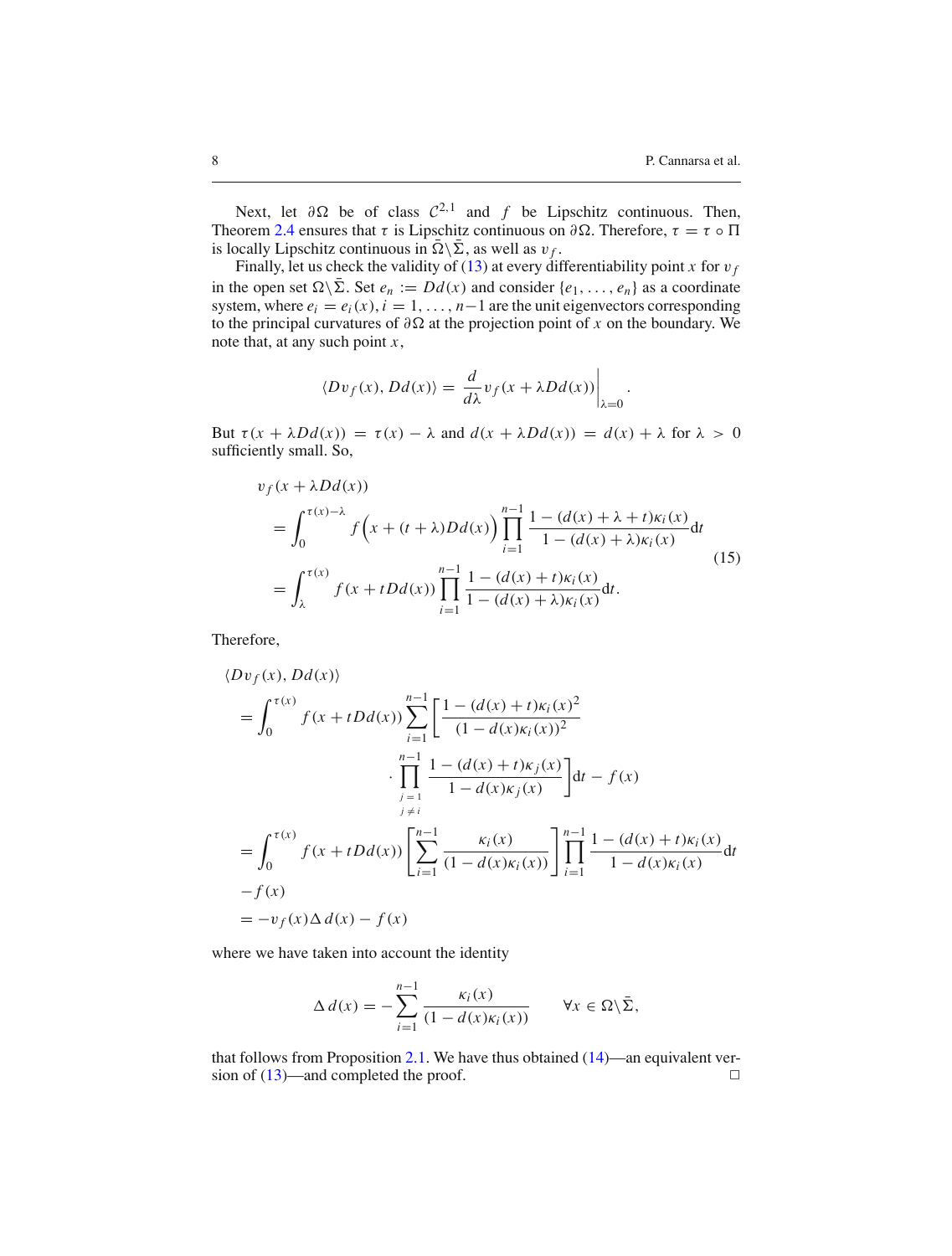**Proposition 3.3** *Let K be a compact subset of*  $\mathbb{R}^n$  *such that*  $\mathcal{H}^{n-1}(K) < \infty$ *. Then, there exists a sequence*  $\{\xi_k\}$  *of functions in*  $W^{1,1}(\mathbb{R}^n)$  *with compact support, such that*

*(a)*  $0 \leq \xi_k \leq 1$  *for every*  $k \in \mathbb{N}$ *; (b)*  $d(\mathbb{R}^n \setminus \operatorname{spt}(\xi_k), K) \to 0$  *as*  $k \to \infty$ *; (c)*  $K ⊂ \text{int}\{x \in \mathbb{R}^n : \xi_k(x) \geq 1\}$  *for every*  $k ∈ \mathbb{N}$ *; (d)*  $\xi_k \to 0$  *in*  $L^1(\mathbb{R}^n)$  *as*  $k \to \infty$ *; (e)*  $\int_{\mathbb{R}^n} |D\xi_k| dx \leq C$  for every  $k \in \mathbb{N}$  and some constant  $C > 0$ .

The standard notations *d*, spt and int stand for distance (between two sets), support (of a function) and interior (of a set), respectively. We give a proof of the proposition for the reader's convenience.

*Proof* Since  $\mathcal{H}^{n-1}(K) < \infty$ , for any fixed  $k \in \mathbb{N}$  there exists a sequence of points  ${x_i^{(k)}}_{i \in \mathbb{N}}$  in *K* and a sequence of radii  ${r_i^{(k)}}_{i \in \mathbb{N}}$  such that

$$
- 0 < r_i^{(k)} \leq \frac{1}{k} \text{ and } \sum_i (r_i^{(k)})^{n-1} \leq C(\mathcal{H}^{n-1}(K) + \frac{1}{k});
$$
  
-  $K \subset \text{int}(\bigcup_i B_{r_i^{(k)}}(x_i^{(k)}))$ 

for some constant  $C > 0$ . Now, define, for any  $x \in \mathbb{R}^n$ ,

$$
\xi_i^{(k)}(x) = \left[1 - \frac{1}{r_i^{(k)}} \left(|x - x_i^{(k)}| - r_i^{(k)}\right)_+\right]_+
$$
  

$$
\xi_k(x) = \sup_{i \in \mathbb{N}} \xi_i^{(k)}(x)
$$

and observe that

$$
spt(\xi_i^{(k)}) = \bar{B}_{2r_i^{(k)}}(x_i^{(k)})
$$
  
\n
$$
spt(D\xi_i^{(k)}) = \bar{B}_{2r_i^{(k)}}(x_i^{(k)})\backslash B_{r_i^{(k)}}(x_i^{(k)}).
$$

Then,  $\xi_k \in L^1(\mathbb{R}^n)$  since  $0 \leq \xi_k \leq 1$  and  $\xi_k$  has compact support. Moreover, an easy computation shows that  $\int_{\mathbb{R}^n} |D\xi_i^{(k)}| dx = \omega_n (2^n - 1) (r_i^{(k)})$  $\binom{k}{i}$ <sup>*n*−1</sup>, where  $\omega_n$  is the Lebesgue measure of the unit ball in  $\mathbb{R}^n$ . So, applying [13] Lemma 2, p. 148, we have

$$
\int_{\mathbb{R}^n} |D\xi_k| dx \le \sup_i \int_{\mathbb{R}^n} |D\xi_i^{(k)}| dx \le \sum_i \int_{\mathbb{R}^n} |D\xi_k^{(k)}| dx \le C\left(\mathcal{H}^{n-1}(K) + \frac{1}{k}\right)
$$

for some constant  $C > 0$ . Therefore,  $\xi_k \in W^{1,1}(\mathbb{R}^n)$  and (e) holds true. Properties (b) and (c) are true by construction. Finally, (d) follows by Lebesgue Theorem because  $0 \le \xi_k \le 1$  and  $\xi_k(x) = 0$  for any point  $x \notin K$  and  $k$  large enough.

*Proof of Theorem* [3.1](#page-5-0) Let us first suppose that  $\partial \Omega$  is of class  $C^{2,1}$  and f is Lipschitz continuous in  $\Omega$ . We will prove that the pair  $(d, v_f)$ , with  $v_f$  defined by [\(10\)](#page-5-1), is a solution of system  $(1)$ – $(2)$ . Let us point out, to begin with, that *d* is a viscosity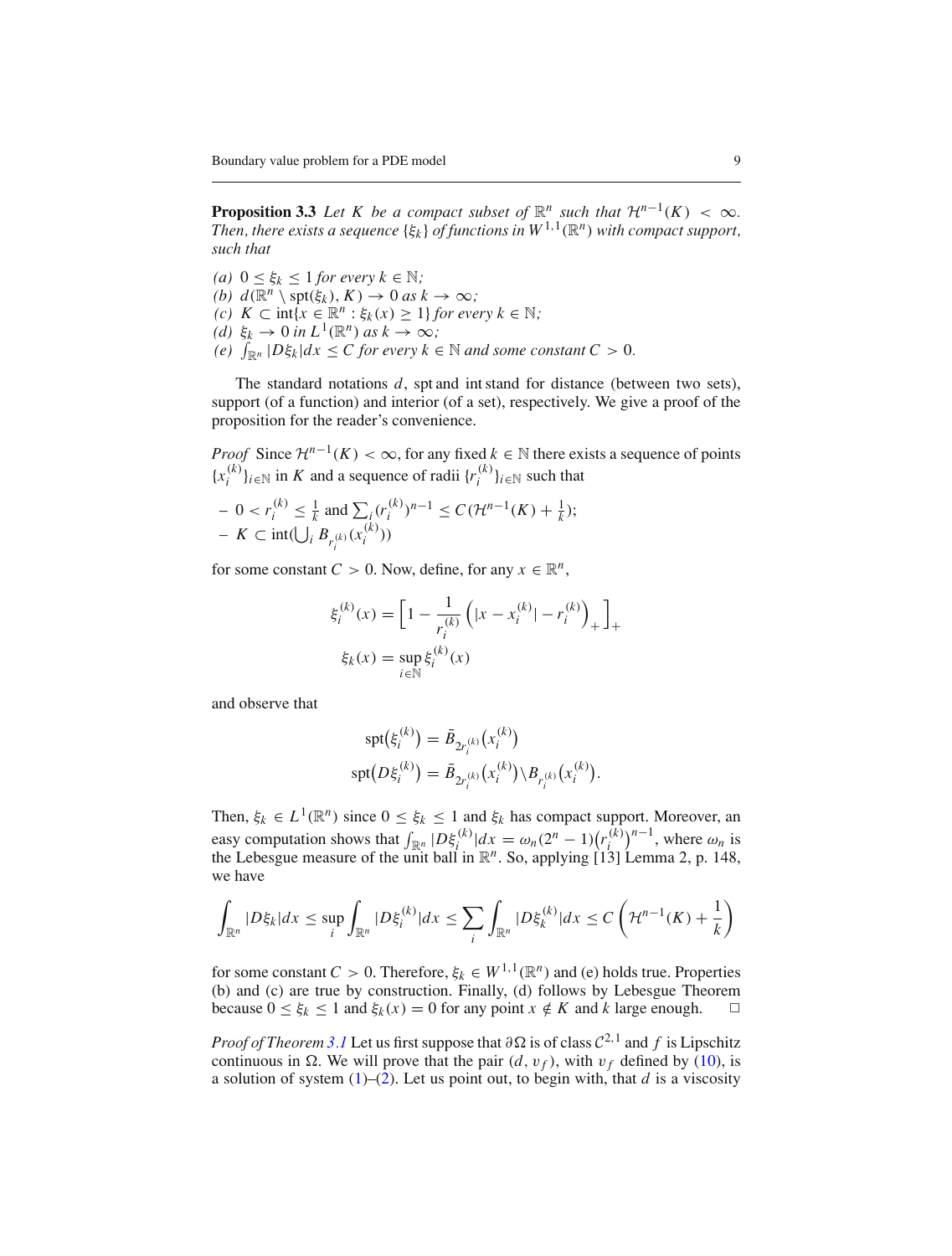solution of the eikonal equation in  $\Omega$ , and so, a fortiori, in the open set {*x*  $\in \Omega$  :  $v_f(x) > 0$ . Therefore, what actually remains to be shown is that

<span id="page-9-0"></span>
$$
\int_{\Omega} f \phi \, dx = \int_{\Omega} v_f \langle Dd, D\phi \rangle dx \quad \forall \phi \in C_c^{\infty}(\Omega). \tag{16}
$$

Since  $\mathcal{H}^{n-1}(\overline{\Sigma}) < \infty$  by Proposition [2.5,](#page-4-3) we can apply Proposition [3.3](#page-7-0) with  $K = \Sigma$  to construct a sequence  $\{\xi_k\}$  enjoying properties (a), (b), (c) and (d). Let  $\phi \in C_c^{\infty}(\Omega)$  be a test function, and set  $\phi_k = \phi(1 - \xi_k)$ . Notice that, for *k* large enough, spt( $\phi_k$ ) ⊂  $\subset \Omega \setminus \overline{\Sigma}$ . This follows from (a), (b) and from the fact that  $\overline{\Sigma} \subset \Omega$  (see Proposition [2.2\)](#page-4-2). Then, Proposition [3.2](#page-4-2) and Rademacher's Theorem imply that  $-div (v_f Dd) = f$  a. e. in  $\Omega \setminus \overline{\Sigma}$ . So, multiplying this equation by  $\phi_k$ and integrating by parts, we obtain

$$
\int_{\Omega} f \phi_k dx = \int_{\Omega} v_f (1 - \xi_k) \langle Dd, D\phi \rangle dx - \int_{\Omega} v_f \phi \langle Dd, D\xi_k \rangle dx. \tag{17}
$$

We claim that the rightmost term above goes to 0 as  $k \to \infty$ . Indeed,

$$
\left| \int_{\Omega} v_f \phi \langle Dd, D\xi_k \rangle dx \right| \leq \|\phi\|_{\infty, \Omega} \|v_f\|_{\infty, \text{spt}(\xi_k)} \int_{\Omega} |D\xi_k| dx
$$
  

$$
\leq C \|\phi\|_{\infty, \Omega} \|v_f\|_{\infty, \text{spt}(\xi_k)}
$$

where  $C$  is the constant provided by Proposition [3.3](#page-7-0) (d). Now, using property (a) of the proposition and the fact that  $v_f$  is a continuous function vanishing on  $\Sigma$ , we conclude that  $\|v_f\|_{\infty, \text{spt}(\xi_k)} \to 0$  as  $k \to \infty$ . This proves our claim. The conclu-sion [\(16\)](#page-9-0) immediately follows since, in view of (a) and (c), the integrals  $\int_{\Omega} f \phi_k dx$ and  $\int_{\Omega} v_f (1 - \xi_k) \langle Dd, D\phi \rangle dx$  converge to  $\int_{\Omega} f \phi dx$  and  $\int_{\Omega} v_f \langle Dd, D\phi \rangle dx$  respectively—as  $k \to \infty$ .

Finally, the extra assumptions that  $\partial \Omega$  be of class  $C^{2,1}$  and f be Lipschitz in  $\Omega$ , can be easily removed by an approximation argument based on the lemma below. Let  $\{\Omega_k\}$  be a sequence of open domains, with  $C^{2,1}$  boundary, converging to  $\Omega$  in the  $C^2$  topology, and let  $\{f_k\}$  be a sequence of Lipschitz functions in  $\Omega_k$  converging to *f*, uniformly on all compact subsets of  $\Omega$ . Denote by  $\Sigma_k$  and  $\tau_k$ , respectively, the singular set and maximal retraction length of  $\Omega_k$ . Define  $v_k(x) = 0$  for every  $x \in \overline{\Sigma}_k$  and

$$
v_k(x) = \int_0^{\tau_k(x)} f_k(x+tDd_k(x)) \prod_{i=1}^{n-1} \frac{1 - (d_k(x) + t)\kappa_{k,i}(x)}{1 - d_k(x)\kappa_{k,i}(x)} \mathrm{d}t \quad \forall x \in \Omega_k \setminus \bar{\Sigma}_k,
$$

where  $\kappa_{k,i}(x)$  stands for the *i*th principal curvature of  $\partial \Omega_k$  at the projection of *x*.

# **Lemma 3.6** { $v_k$ } *converges to*  $v_f$  *in*  $L^1_{loc}(\Omega)$ *.*

*Proof* Since, owing to [\(12\)](#page-6-1), the sequence  $\{v_k\}$  is locally uniformly bounded in  $\Omega$ . it suffices to prove that it converges uniformly to  $v_f$  on every compact subset of  $\Omega$ . For this, recall that, on account of Proposition [2.7,](#page-4-4)  $\{\overline{\Sigma}_k\}$  converges to  $\overline{\Sigma}$  in the Hausdorff topology and  $\{\tau_k\}$  converges to  $\tau$  uniformly on all compact subsets of . Then, our assumptions imply that {κ*k*,*i*} converges to κ*<sup>i</sup>* uniformly on every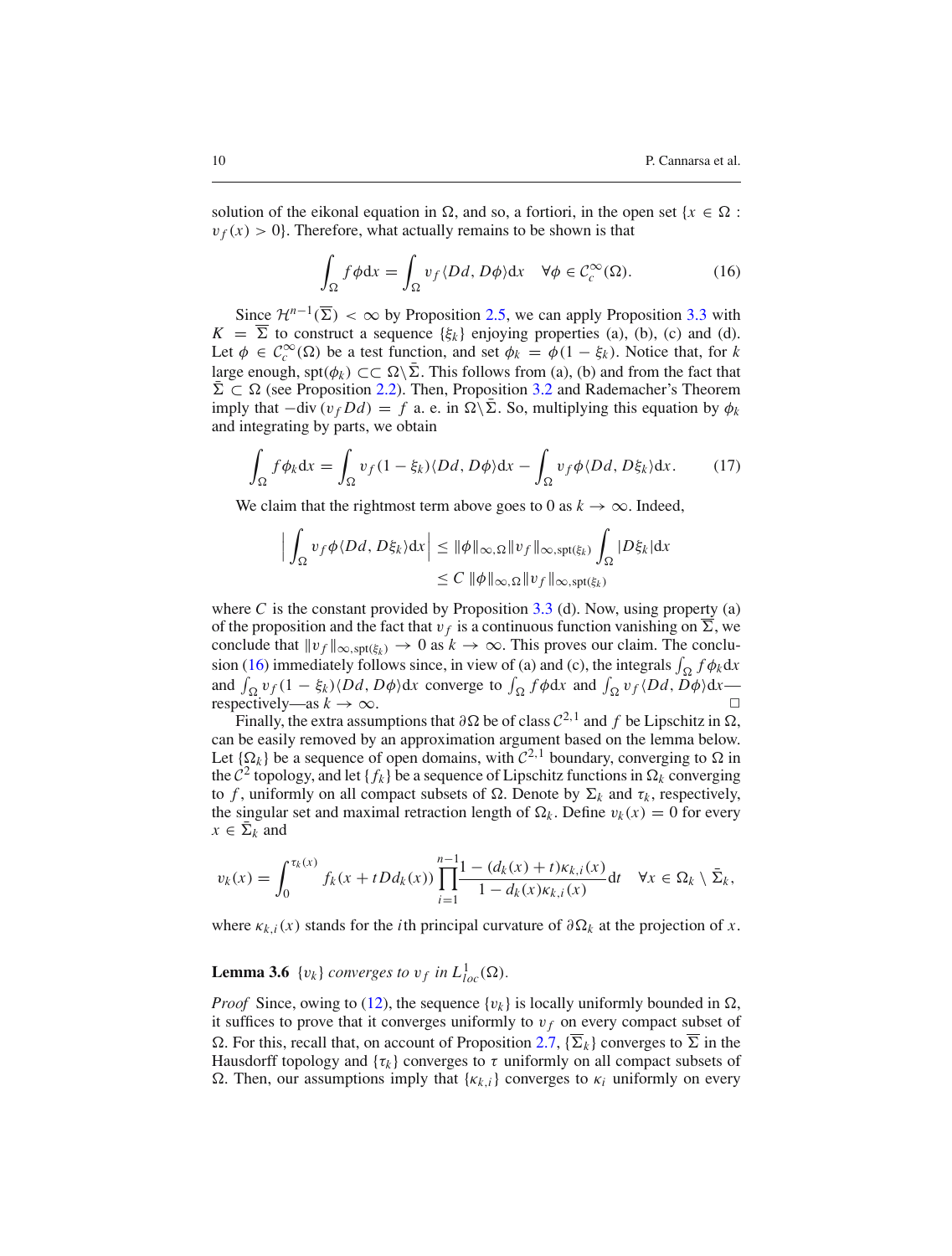compact subset of  $\Omega\backslash\overline{\Sigma}$  for any  $i \in \{1,\ldots,n-1\}$ , and so does  $\{v_k\}$  to  $v_f$ . To complete the proof it suffices to combine the above local uniform convergence in  $\Omega \backslash \Sigma$  with the estimate

$$
0 \le v_k(x) \le ||f_k||_{\infty, \Omega_{\varepsilon}} \prod_{i=1}^{n-1} \left(1 + ||[k_{k,i}] - ||_{\mathcal{C}(\partial \Omega_k)} \text{diam } \Omega_k\right) \tau_k(x) \qquad \forall x \in \Omega_{\varepsilon},
$$

that allows to estimate  $v_k$  on any neighborhood of  $\Sigma$ .

# **4 Uniqueness**

<span id="page-10-0"></span>In this section we will prove the following uniqueness result.

**Theorem 4.1** *If*  $(u, v)$  *is a solution of system*  $(1)$ – $(2)$ *, in the sense of Theorem [3.1,](#page-5-0) then* v *is given by* [\(10\)](#page-5-1) *and*  $u \equiv d$  *in*  $\Omega_{v_f} := \{x \in \Omega : v_f(x) > 0\}.$ 

The techniques used in this section come essentially from three papers, [\[4,](#page-26-3) [12](#page-26-2), [21\]](#page-26-6). In particular, functional  $\Phi$  below is the "stationary" version of the Lagrangian *L* introduced by Prigozhin in [\[21\]](#page-26-6) in order to study the evolving shape of a sandpile. The idea of linking solutions of system  $(1)$ – $(2)$  and saddle points of  $\Phi$  also comes from his work. Moreover, Proposition [4.5](#page-13-0) is the generalization to the *n*-dimensional case of the representation formula given in the plane by the first two authors of this paper in [\[4](#page-26-3)]. Finally, Proposition [4.6](#page-15-0) is a modification of ([\[12](#page-26-2)] Proposition 7.1, step 6.); actually, Evans and Gangbo prove there the vanishing property of the transport density *a* at the ends of transport rays, which is the analogue of the vanishing of our  $v_f$  on  $\overline{\Sigma}$  in the different framework of the Monge–Kantorovich mass transfer problem.

In order to prove Theorem [4.1,](#page-10-0) let us start by considering the lower semicontinuous functional  $\Phi: H_0^1(\Omega) \times L_+^2(\Omega) \to \mathbb{R} \cup \{\infty\}$  defined by

$$
\Phi(w,r) = -\int_{\Omega} f(x)w(x)dx + \int_{\Omega} \frac{r(x)}{2} (|Dw(x)|^2 - 1) dx.
$$
 (18)

We will first prove the uniqueness of the first component of the solution of system [\(1\)](#page-1-0)–[\(2\)](#page-1-1). More precisely, we will show that if  $(u, v)$  is a solution of system (1)–(2), then  $u \equiv d$  in  $\Omega_{v_f} := \{x \in \Omega : v_f(x) > 0\}.$ 

**Lemma 4.2** *If*  $(u, v)$  *is a solution of system*  $(1)$ – $(2)$ *, then*  $(u, v)$  *is a saddle point*  $of \Phi$ , in the sense that

$$
\Phi(u,r) \le \Phi(u,v) \le \Phi(w,v) \quad \forall (w,r) \in H_0^1(\Omega) \times L_+^2(\Omega).
$$

*Proof* Since  $(u, v)$  is a solution of  $(1)$ – $(2)$ , then

<span id="page-10-1"></span>
$$
\int_{\Omega} \frac{v(x)}{2} \left( |Du(x)|^2 - 1 \right) dx = 0
$$

and

$$
\int_{\Omega} \frac{r(x)}{2} \left( |Du(x)|^2 - 1 \right) dx \le 0, \quad \forall r \in L^2_+(\Omega).
$$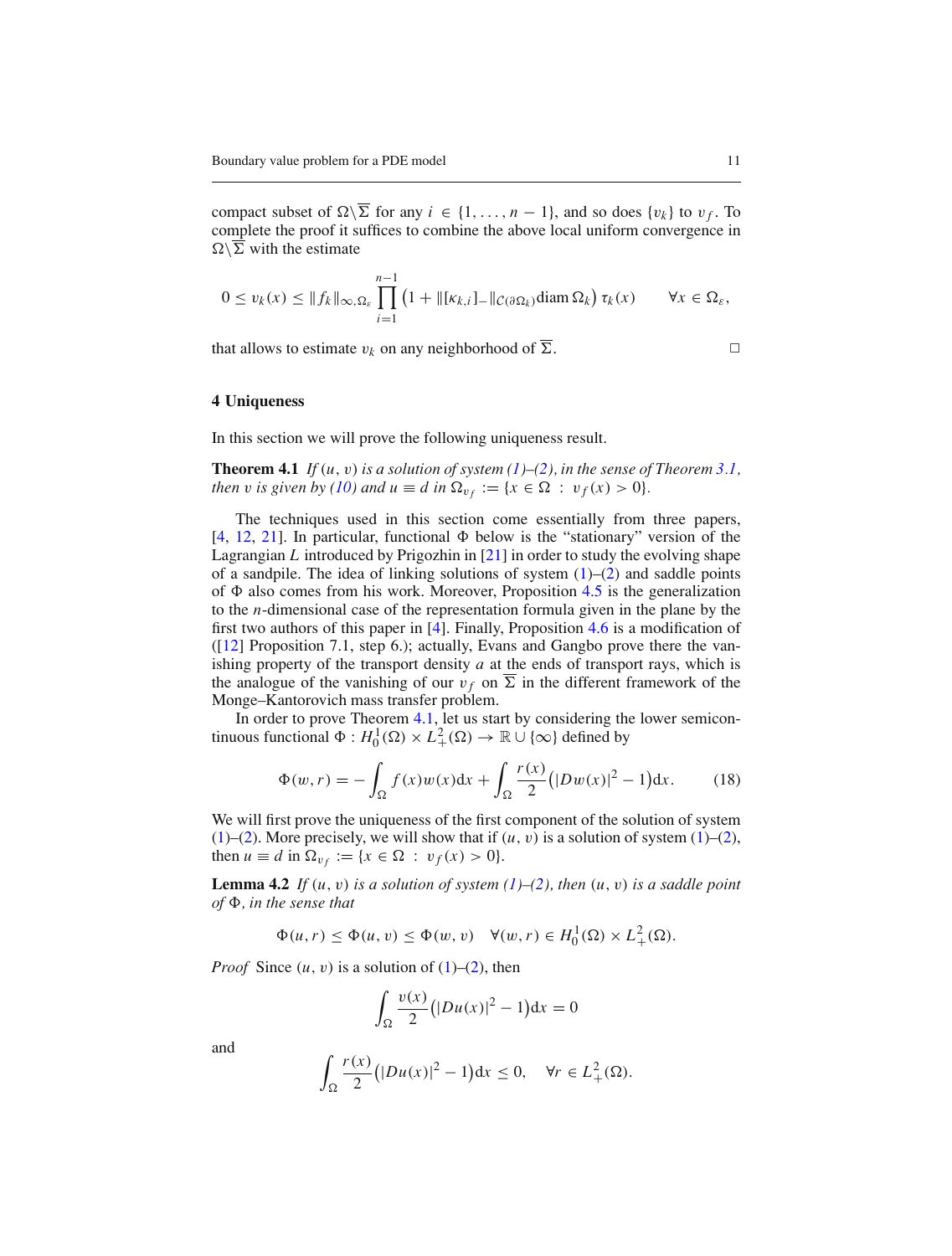Hence, for any  $r \in L^2_+(\Omega)$  we have

<span id="page-11-0"></span>
$$
\Phi(u, v) = -\int_{\Omega} f(x)u(x)dx \ge
$$
  
 
$$
-\int_{\Omega} f(x)u(x)dx + \int_{\Omega} \frac{r(x)}{2} (|Du(x)|^2 - 1)dx = \Phi(u, r).
$$
 (19)

Moreover, for any  $w \in H_0^1(\Omega)$  we have  $\int_{\Omega}$  $\frac{v(x)}{2} |Dw(x) - Du(x)|^2 dx \ge 0$  and

$$
-\int_{\Omega} f(x)(w(x) - u(x))dx + \int_{\Omega} v(x) \langle Du(x), Dw(x) - Du(x) \rangle dx = 0
$$

as a consequence of the fact that for every  $\phi \in C_c^{\infty}(\Omega)$  (actually for every  $\phi \in$  $H_0^1(\Omega)$ , including the case  $\phi := w - u$ ),

$$
\int_{\Omega} v(x) \langle Du(x), D\phi(x) \rangle \mathrm{d}x = \int_{\Omega} f(x) \phi(x) \mathrm{d}x.
$$

<span id="page-11-1"></span>Thus, for any  $w \in H_0^1(\Omega)$ ,

$$
\Phi(w, v) = \Phi(u, v) - \int_{\Omega} f(x)(w(x) - u(x))dx
$$
  
+ 
$$
\int_{\Omega} v(x) \langle Du(x), Dw(x) - Du(x) \rangle dx + \int_{\Omega} \frac{v(x)}{2} |Dw(x) - Du(x)|^2 dx
$$
  

$$
\geq \Phi(u, v).
$$
 (20)

Collecting together [\(19\)](#page-11-0) and [\(20\)](#page-11-1) we get the conclusion.  $\Box$ 

<span id="page-11-2"></span>**Lemma 4.3** *If*  $(u, v)$  *is a solution of system*  $(1)–(2)$  $(1)–(2)$  $(1)–(2)$ *, then also*  $(d, v)$  *is a solution of [\(1\)](#page-1-0)–[\(2\)](#page-1-1).*

*Proof* First of all, we claim that  $u \equiv d$  in the set spt( $f$ ) as a consequence of Lemma [4.2.](#page-10-1) In fact, if we consider the set of functions

$$
\mathbb{K} := \{ w \in W_0^{1,\infty}(\Omega) \mid \quad \|Dw\|_{\infty} \le 1 \},
$$

then for any  $w \in \mathbb{K}$  we have

$$
\int_{\Omega} f(x)w(x)dx \le \int_{\Omega} f(x)u(x)dx,
$$
\n(21)

because

$$
-\int_{\Omega} f(x)w(x)dx \ge -\int_{\Omega} f(x)w(x)dx + \int_{\Omega} \frac{v(x)}{2} (|Dw(x)|^2 - 1)dx
$$
  
=  $\Phi(w, v) \ge \Phi(u, v) = -\int_{\Omega} f(x)u(x)dx.$ 

On the other hand it is well known that  $d \in \mathbb{K}$  is the largest element of K, meaning that  $w \le d$  for any  $w \in \mathbb{K}$ . Since  $f \ge 0$ , the maximality of *d* implies that  $\int_{\Omega} f(x)u(x)dx \le \int_{\Omega} f(x) d(x)dx$ . Thus  $\int_{\Omega} f(x)u(x)dx = \int_{\Omega} f(x)d(x)dx$ ,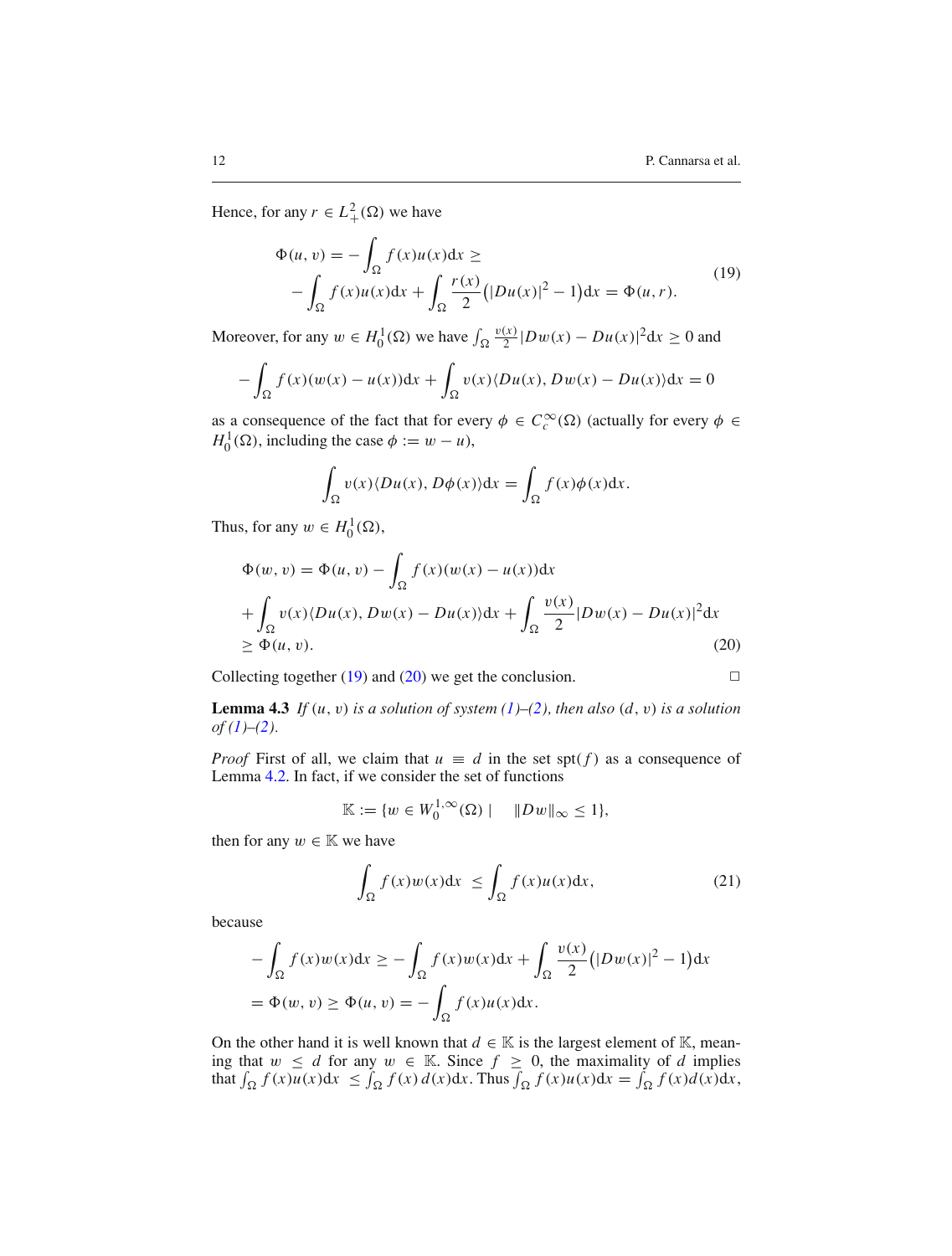yielding  $u \equiv d$  in the set spt( $f$ ). As an easy consequence of the previous equality we also get that  $(d, v)$  is a saddle point of functional  $\Phi$ . Indeed, the coincidence of the two functions on spt(*f*) gives  $\Phi(d, v) = \Phi(u, v)$  and then for any  $w \in H_0^1(\Omega)$ we have

$$
\Phi(d, v) = \Phi(u, v) \le \Phi(w, v).
$$

Moreover, for any choice of  $r \in L^2_+(\Omega)$ ,  $\int_{\Omega}$ *r*(*x*)  $\frac{(x)}{2}(|Dd(x)|^2 - 1)dx = 0$ ; therefore

$$
\Phi(d,r) = -\int_{\Omega} f(x) d(x) dx = \Phi(d,v).
$$

Now, let us conclude the proof. Consider any  $\phi \in C_c^{\infty}(\Omega)$ . Since  $(d, v)$  is a saddle point of  $\Phi$ , then for any  $h > 0$ 

$$
\Phi(d, v) \leq \Phi(d + h\phi, v)
$$
  
=  $-\int_{\Omega} f(x) (d(x) + h\phi(x)) dx + \int_{\Omega} \frac{v(x)}{2} (|D(d + h\phi)(x)|^2 - 1) dx$   
=  $\Phi(d, v) + h \left( - \int_{\Omega} f(x) \phi(x) dx + \int_{\Omega} v(x) \langle Dd(x), D\phi(x) \rangle dx \right)$   
 $+ \frac{h^2}{2} \int_{\Omega} v(x) |D\phi(x)|^2 dx,$ 

which gives

$$
h\left(-\int_{\Omega} f(x)\phi(x)dx + \int_{\Omega} v(x)\langle Dd(x), D\phi(x)\rangle dx\right) + \frac{h^2}{2}\int_{\Omega} v(x)|D\phi(x)|^2 dx \ge 0.
$$

Dividing by *h* and letting  $h \to 0^+$  we obtain

$$
-\int_{\Omega} f(x)\phi(x)dx + \int_{\Omega} v(x)\langle Dd(x), D\phi(x)\rangle dx \ge 0.
$$

<span id="page-12-0"></span>Replacing  $\phi$  by  $-\phi$  we also get the opposite inequality.  $\Box$ 

**Proposition 4.4** *If*  $(u, v)$  *is a solution of system [\(1\)](#page-1-0)–[\(2\)](#page-1-1), then*  $u \equiv d$  *in the set*  ${x \in \Omega | v_f(x) > 0}$ *, where*  $v_f$  *is the function defined by [\(10\)](#page-5-1).* 

*Proof* By definition of  $v_f$ , it is readily seen that

$$
spt(v_f) := \overline{\{x \in \Omega | v_f(x) > 0\}}
$$
  
=  $\{x \in \overline{\Omega} | \exists p \in D^* d(x) \text{ s.t. } [x, x + \tau(x)p] \cap \text{spt}(f) \neq \emptyset\}.$ 

Hence, for any  $y \in \{x \in \Omega | v_f(x) > 0\}$  we can find  $x \in \text{spt}(f)$  such that  $d(y) =$  $d(x) - |x - y|$ . Now,  $u \equiv d$  in spt( $f$ )—as shown in the proof of Lemma [4.3](#page-11-2) *u* is 1-Lipschitz continuous and *d* is the unique viscosity solution of the eikonal equation with Dirichlet boundary conditions, that is the largest function such that  $||Du||_{\infty,Ω}$  ≤ 1 and *u* = 0 on  $\partial Ω$ . Therefore we conclude

$$
d(y) = d(x) - |x - y| = u(x) - |x - y| \le u(y) \le d(y),
$$
  
i.e.  $u(y) = d(y)$ .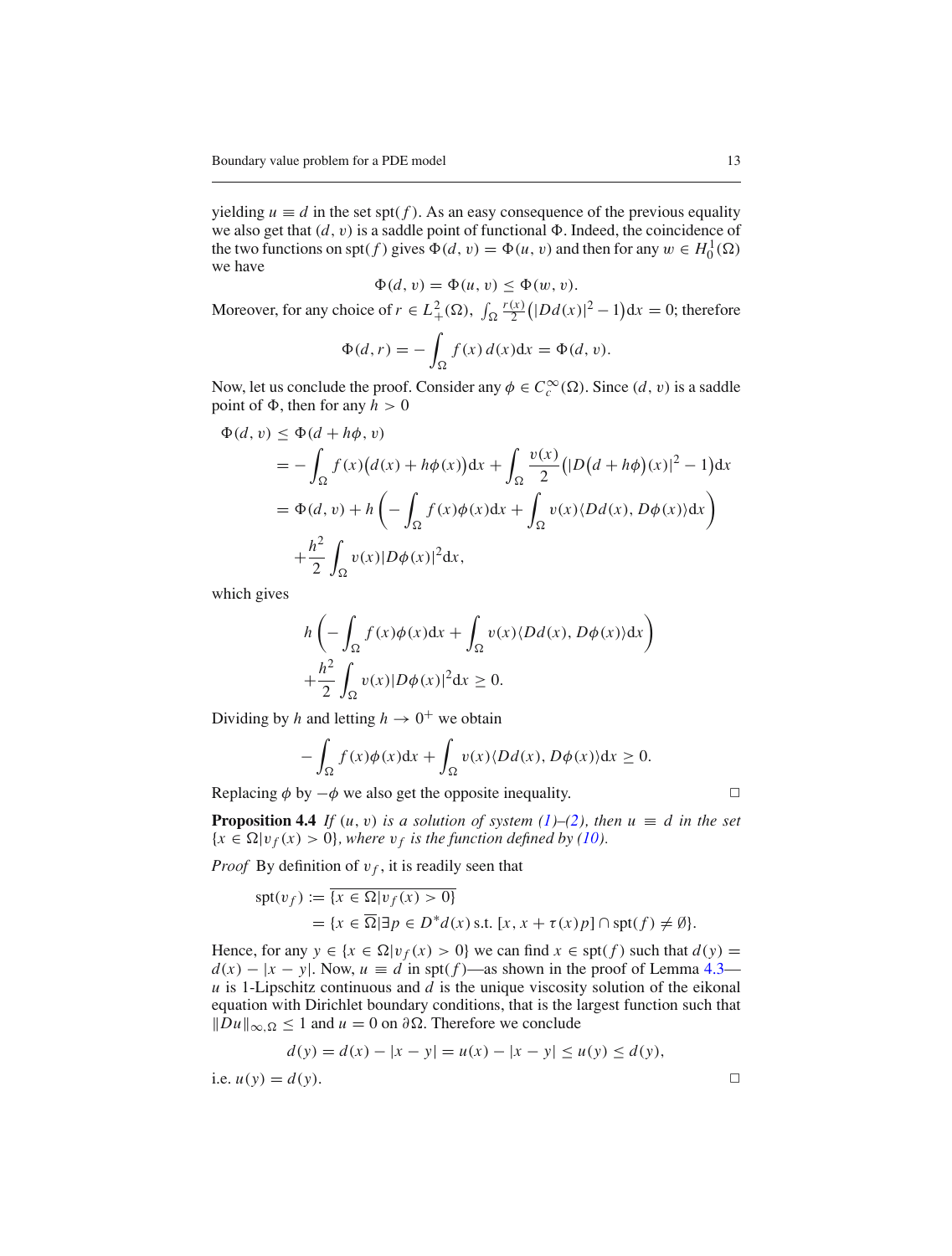Now that we have proven the uniqueness of the first component of the solution of system  $(1)$ – $(2)$ , it remains to prove the uniqueness of the second one. In order to do so, we will first exhibit for such a function a representation formula on the set  $\Omega \setminus \Sigma$  and then analyze its behaviour on  $\Sigma$ .

<span id="page-13-2"></span><span id="page-13-0"></span>**Proposition 4.5** *If*  $(d, v)$  *is a solution of system*  $(1)$ *–*[\(2\)](#page-1-1)*, then for any*  $z_0 \in \Omega \setminus \overline{\Sigma}$ *and*  $\theta \in (0, \tau(z_0))$  *we have* 

$$
v(z_0) - \prod_{i=1}^{n-1} \frac{1 - (d(z_0) + \theta)\kappa_i(z_0)}{1 - d(z_0)\kappa_i(z_0)} v(z_0 + \theta Dd(z_0))
$$
  
= 
$$
\int_0^{\theta} f(z_0 + t Dd(z_0)) \prod_{i=1}^{n-1} \frac{1 - (d(z_0) + t)\kappa_i(z_0)}{1 - d(z_0)\kappa_i(z_0)} dt
$$
 (22)

*Proof* Set  $e_n = Dd(z_0)$  and choose  $e_1, \ldots, e_{n-1}$  such that  $\{e_1, \ldots, e_n\}$  is a positively oriented orthonormal basis of  $\mathbb{R}^n$  and, for any  $i = 1, \ldots, n-1$ , the vector  $e_i$ is a principal direction whose corresponding principal curvature is  $\kappa_i(z_0)$ . Moreover, let  $x_0 = z_0 + \theta Dd(z_0)$ , with  $\theta \in (0, \tau(z_0))$ , and fix  $r > 0$  sufficiently small such that  $S_0(r) := \{ y \in \mathbb{R}^n | |y - x_0| \le r, \langle y - x_0, e_n \rangle = 0 \} \subset \Omega \setminus \overline{\Sigma}$  and for any  $y \in S_0(r)$  we have  $\langle Dd(y), e_n \rangle > 0$ . Finally, denote by  $S_i(r)$ ,  $i = 1, 2$ , the sets

$$
S_1(r) := \left\{ y - \frac{\theta Dd(y)}{\langle Dd(y), e_n \rangle} \middle| y \in S_0(r) \right\}
$$
  

$$
S_2(r) := \left\{ y - \frac{tDd(y)}{\langle Dd(y), e_n \rangle} \middle| y - x_0 \right\} = r, \langle y - x_0, e_n \rangle = 0, \quad t \in [0, \theta] \right\}.
$$

and let  $D(r)$  be the set enclosed by  $S_0(r) \cup S_1(r) \cup S_2(r)$ . So,

$$
D(r) = \left\{ y - \frac{tDd(y)}{\langle Dd(y), e_n \rangle} \middle| y \in S_0(r), t \in [0, \theta] \right\} \subset \Omega \setminus \overline{\Sigma}
$$

is set with piecewise regular boundary, because of the regularity of *d*. For  $\varepsilon > 0$ , let us define the function

$$
\varphi_{\varepsilon}(x) = \psi_{\varepsilon}(d_r(x)), \quad x \in \Omega,
$$

<span id="page-13-1"></span>where  $\psi_{\varepsilon}(t) = 0$  if  $t \leq 0$ ,  $\psi_{\varepsilon}(t) = t/\varepsilon$  if  $0 < t < \varepsilon$ ,  $\psi_{\varepsilon}(t) = 1$  if  $t \geq \varepsilon$ , and  $d_r$  is the signed distance function from  $\partial D(r)$ . Choosing  $\varphi_{\varepsilon}$  as test function and letting  $\varepsilon \to 0^+$ , we ontain

$$
\int_{D(r)} f(x)dx = -\int_{\partial D(r)} v(x) \langle Dd(x), v(x) \rangle d\mathcal{H}^{n-1}(x), \tag{23}
$$

where  $v(x)$  is the outward unit normal to  $\partial D(r)$ . Now,

$$
\int_{\partial D(r)} v(x) \langle Dd(x), v(x) \rangle d\mathcal{H}^{n-1}(x)
$$
\n
$$
= \int_{S_0(r) \cup S_1(r) \cup S_2(r)} v(x) \langle Dd(x), v(x) \rangle d\mathcal{H}^{n-1}(x)
$$
\n
$$
= \int_{S_0(r)} v(x) \langle Dd(x), v(x) \rangle d\mathcal{H}^{n-1}(x)
$$
\n
$$
+ \int_{S_1(r)} v(x) \langle Dd(x), v(x) \rangle d\mathcal{H}^{n-1}(x)
$$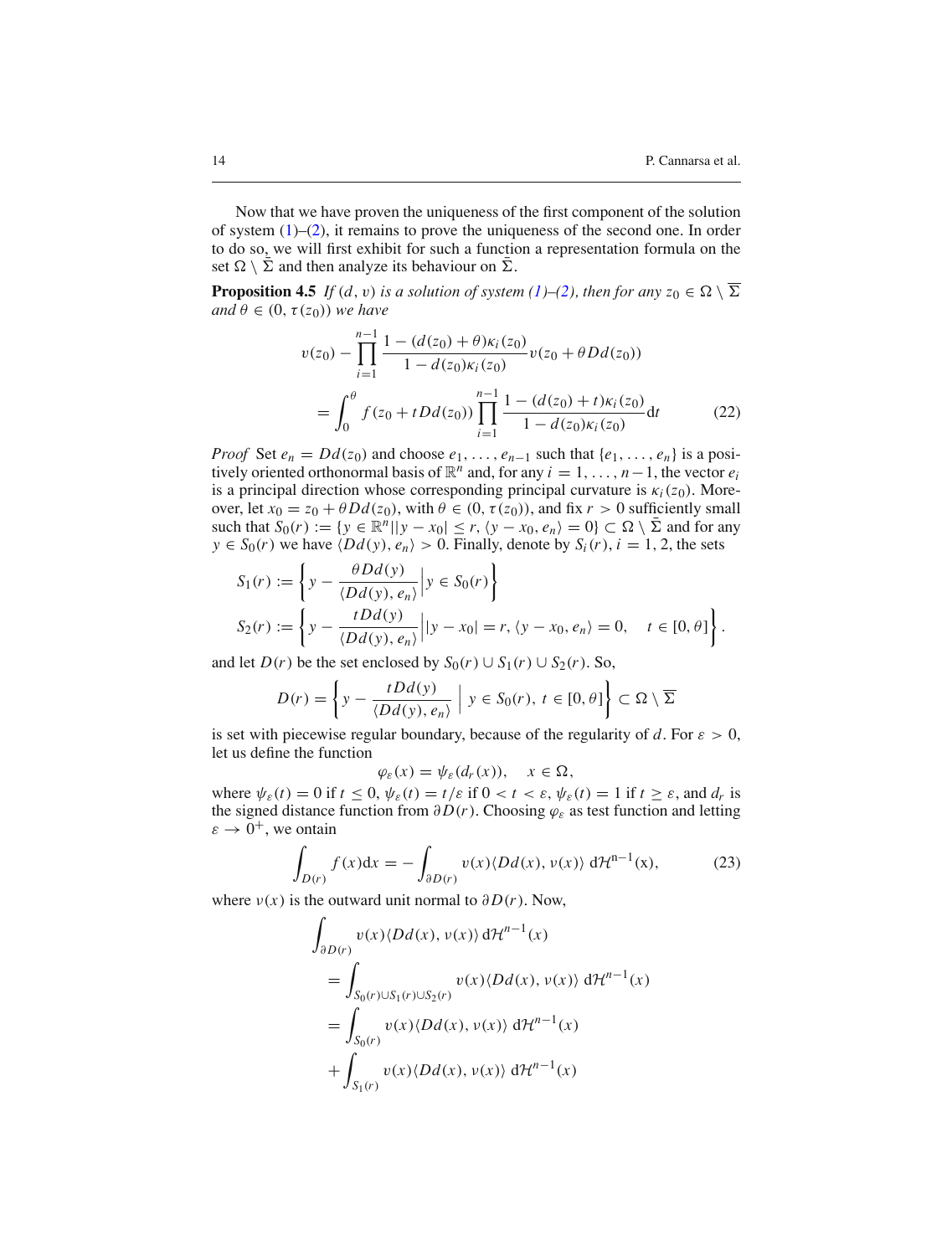because by construction  $v(x)$  is orthogonal to  $Dd(x)$  on  $S_2(r)$ . Moreover,

$$
\int_{S_0(r)} v(x) \langle Dd(x), v(x) \rangle d\mathcal{H}^{n-1}(x)
$$
  
= 
$$
\int_{S_0(r)} v(x) \langle Dd(x), e_n \rangle d\mathcal{H}^{n-1}(x).
$$
 (24)

<span id="page-14-0"></span>Since *Dd* and *v* are continuous functions in  $S_0(r)$  and  $Dd(x) \rightarrow e_n$  as  $x \rightarrow x_0$ , then

$$
\lim_{r \to 0} \frac{1}{\omega_{n-1} r^{n-1}} \int_{S_0(r)} v(x) \langle Dd(x), e_n \rangle d\mathcal{H}^{n-1}(x) = v(x_0), \tag{25}
$$

where  $\omega_{n-1}$  is the area of the unit ball in  $\mathbb{R}^{n-1}$ . On the other hand,

$$
\int_{S_1(r)} v(x) \langle Dd(x), v(x) \rangle \, d\mathcal{H}^{n-1}(x)
$$
\n
$$
= -\int_{S_0(r)} v(g(x)) \langle Dd(g(x)), e_n \rangle |Jg(x)| \, d\mathcal{H}^{n-1}(x), \tag{26}
$$

where

$$
g(x) = x - \frac{\theta Dd(x)}{\langle Dd(x), e_n \rangle}, \qquad x \in S_0(r)
$$

and  $|Jg(x)|$  is the modulus of the determinant of the Jacobian matrix of *g* 

$$
Jg(x) = I + \frac{\theta}{\langle Dd(x), e_n \rangle} \sum_{i=1}^{n-1} \frac{\kappa_i(x)}{1 - d(x)\kappa_i(x)} e_i(x) \otimes e_i(x).
$$

Since  $\lim_{x \to x_0} g(x) = g(x_0) = x_0 - \theta e_n = z_0$  and

$$
\lim_{x \to x_0} Jg(x) = I + \sum_{i=1}^{n-1} \frac{\theta \kappa_i(z_0)}{1 - d(z_0) \kappa_i(z_0)} e_i \otimes e_i,
$$

we have

$$
\lim_{x \to x_0} |Jg(x)| = \prod_{i=1}^{n-1} \left( 1 + \frac{\theta \kappa_i(z_0)}{1 - d(z_0) \kappa_i(z_0)} \right),
$$

<span id="page-14-1"></span>and then we conclude

$$
\lim_{r \to 0} \frac{1}{\omega_{n-1}r^{n-1}} \int_{S_1(r)} v(x) \langle Dd(x), v(x) \rangle d\mathcal{H}^{n-1}(x)
$$
  
=  $-v(z_0) \prod_{i=1}^{n-1} \left( 1 + \frac{\theta \kappa_i(z_0)}{1 - d(z_0)\kappa_i(z_0)} \right).$  (27)

So now it only remains to estimate  $\lim_{r \to 0} \frac{1}{\omega_{n-1} r^{n-1}} \int_{D(r)} f(x) dx$ . Exploiting the structure of the set  $D(r)$ , it is easy to see that we can write

$$
\int_{D(r)} f(x)dx = \int_0^\theta dt \int_{S_t(r)} f(z) d\mathcal{H}^{n-1}(z)
$$
\n(28)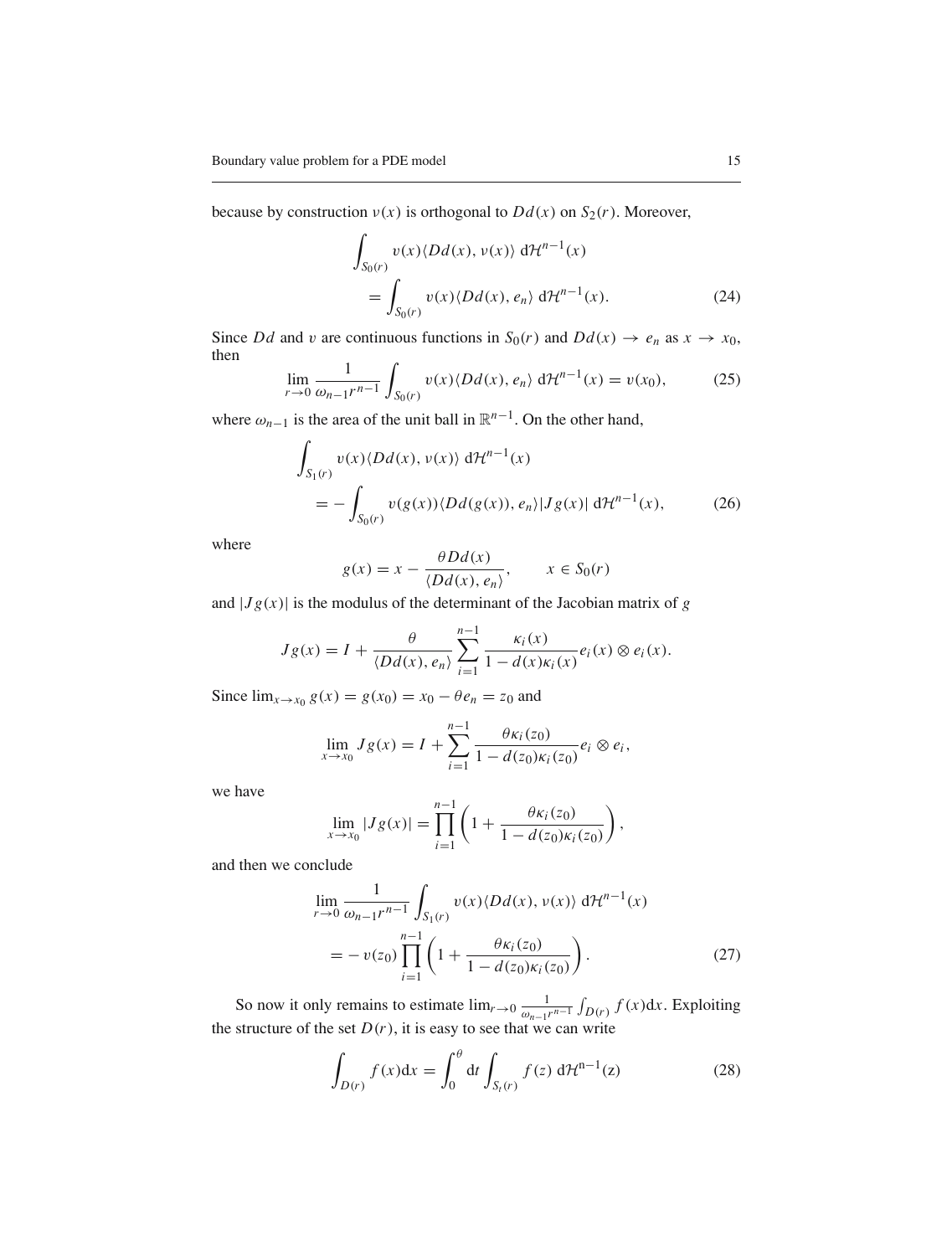where

$$
S_t(r) := \left\{ y - \frac{t}{\langle Dd(y), e_n \rangle} Dd(y) | y \in S_1(r) \right\}.
$$

<span id="page-15-1"></span>Hence, using the previous computations and the continuity of *f* we finally find

$$
\lim_{r \to 0} \frac{1}{\omega_{n-1} r^{n-1}} \int_{D(r)} f(x) dx
$$
\n
$$
= \int_0^{\theta} f(x_0 - t D d(x_0)) \prod_{i=1}^{n-1} \left( 1 + \frac{t \kappa_i(x_0)}{1 - d(x_0) \kappa_i(x_0)} \right) dt. \tag{29}
$$

<span id="page-15-2"></span>Collecting together  $(25)$ ,  $(27)$  and  $(29)$  and recalling identity  $(23)$ , we can write

$$
\int_0^{\theta} f(x_0 - tDd(x_0)) \prod_{i=1}^{n-1} \left( 1 + \frac{t\kappa_i(x_0)}{1 - d(x_0)\kappa_i(x_0)} \right) dt
$$
  
=  $-v(x_0) + v(z_0) \prod_{i=1}^{n-1} \left( 1 + \frac{\theta \kappa_i(z_0)}{1 - d(z_0)\kappa_i(z_0)} \right).$  (30)

In order to represent  $(30)$  in the form  $(22)$  we only have to divide both sides of  $(30)$  by

$$
\prod_{i=1}^{n-1} \left( 1 + \frac{\theta \kappa_i(x_0)}{1 - d(x_0) \kappa_i(x_0)} \right)
$$

and make a change of variable in the right-hand integral. Indeed, recalling that  $x_0 = z_0 + \theta Dd(z_0)$ ,  $Dd(x_0) = Dd(z_0)$  and  $\kappa_i(x_0) = \kappa_i(z_0)$ , the above computation gives

$$
\int_0^{\theta} f(z_0 + (\theta - t)Dd(z_0)) \prod_{i=1}^{n-1} \left( \frac{1 - (d(z_0) + \theta - t)\kappa_i(z_0)}{1 - d(z_0)\kappa_i(z_0)} \right) dt
$$
  
= 
$$
-v(z_0 + \theta Dd(z_0)) + v(z_0) \prod_{i=1}^{n-1} \left( \frac{1 - (d(z_0) + \theta)\kappa_i(z_0)}{1 - d(z_0)\kappa_i(z_0)} \right).
$$
 (31)

Now the representation formula [\(22\)](#page-13-2) follows as soon as we replace the variable *t* by  $\theta - s$  in the above right-hand integral.  $\Box$ 

<span id="page-15-0"></span>**Proposition 4.6** *If*  $(d, v)$  *is a solution of system*  $(1)–(2)$  $(1)–(2)$  $(1)–(2)$ *, then*  $v \equiv 0$  *on*  $\overline{\Sigma}$ *.* 

*Proof* Since v is a continuous function, it suffices to prove that  $v \equiv 0$  on  $\Sigma$ . So, let us fix any  $x_0 \in \Sigma$  and choose  $\varepsilon > 0$  sufficiently small such that  $B_{\varepsilon}(x_0) \subset \Omega$ . Then, for any  $x \in B_1(0)$  set

$$
\begin{cases}\nd_{\varepsilon}(x) := \frac{d(x_0 + \varepsilon x) - d(x_0)}{\varepsilon} \\
v_{\varepsilon}(x) := v(x_0 + \varepsilon x), \quad f_{\varepsilon}(x) := f(x_0 + \varepsilon x).\n\end{cases} \tag{32}
$$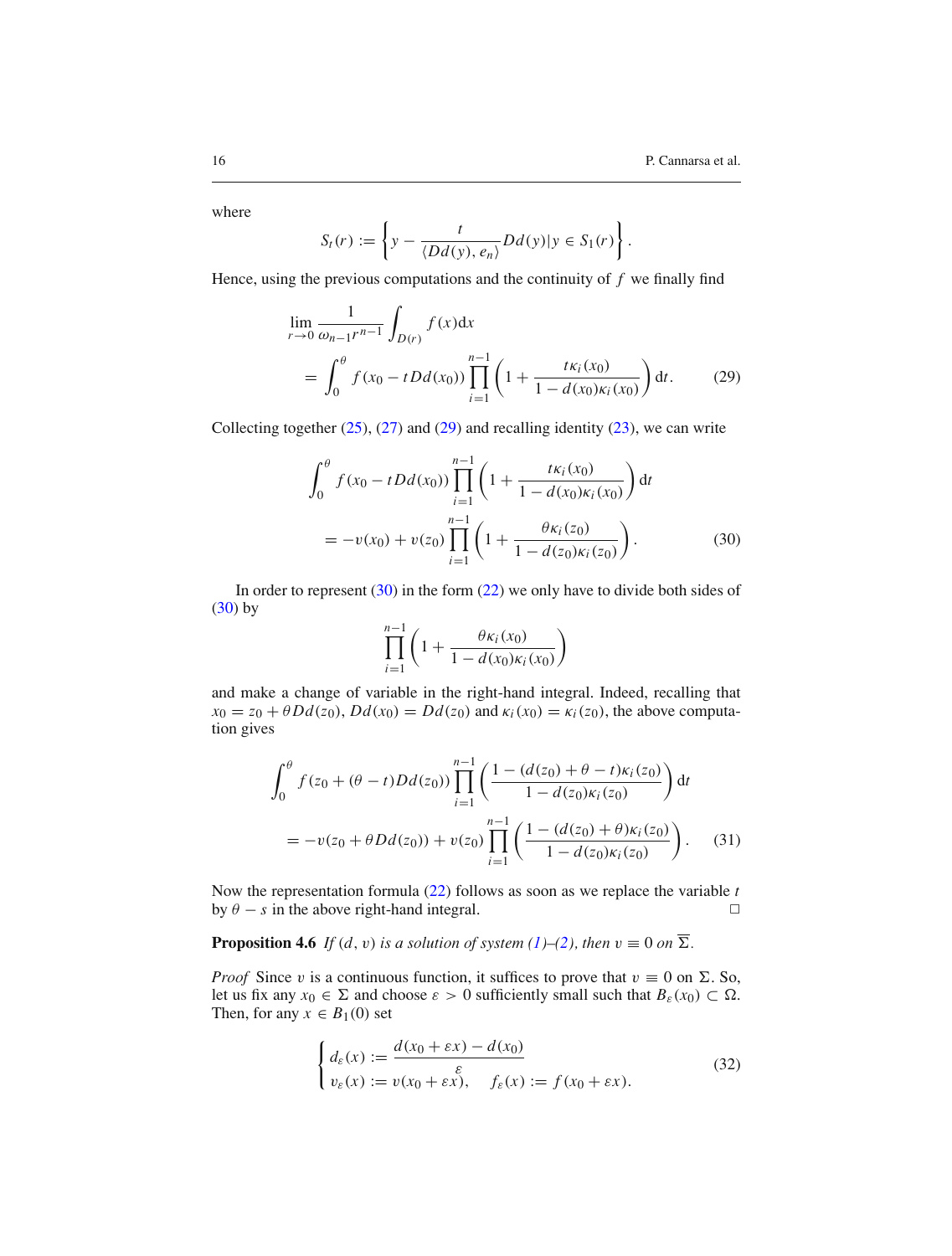By construction, for any  $\varepsilon > 0$  as above  $d_{\varepsilon}(0) = 0$  and  $|Dd_{\varepsilon}(x)| = |Dd(x_0 +$  $|\varepsilon x| = 1$  almost everywhere in *B*<sub>1</sub>(0). Hence, there exist a sequence  $\{\varepsilon_i\}_{i \in \mathbb{N}}$ ,  $\varepsilon_j \to 0^+$  and a 1-Lipschitz function  $d_0 : B_1(0) \to \mathbb{R}$  such that  $d_{\varepsilon_j} \to d_0$  in the uniform topology in  $B_1(0)$ . Moreover, being  $|Dd_{\varepsilon_i}(x)| = 1$  in the viscosity sense in  $B_1(0)$ , by [\[2](#page-26-15), Proposition 2.2] also  $|Dd_0(x)| = 1$  in the viscosity sense in  $B_1(0)$ , which gives  $|Dd_0(x)| = 1$  almost everywhere. Thus,

$$
\lim_{j \to \infty} \int_{B_1(0)} |D d_{\varepsilon_j}(x)|^2 dx = \omega_n = \int_{B_1(0)} |D d_0(x)|^2 dx,
$$

which implies, together with the uniform convergence of  $d_{\varepsilon_j}$  to  $d_0$ , the convergence of  $Dd_{\varepsilon}$  to  $Dd_0$  in the  $L^2$  topology.

Also,  $D^2 d_{\varepsilon_i}(x) = \varepsilon_i D^2 d(x_0 + \varepsilon_i x) \leq \varepsilon_i C$  in the sense of distributions, because the function *d* is a semiconcave function with linear modulus in  $B_{\varepsilon}(x_0) \subset$  $Ω$ . Therefore,  $d_0$  is a concave function. Finally, the functions  $v_{ε_i}$  and  $f_{ε_i}$  defined above uniformly converge to  $v(x_0)$  and  $f(x_0)$  respectively and the pair  $(d_{\varepsilon_i}, v_{\varepsilon_i})$ solves

$$
-div(v_{\varepsilon_j}Dd_{\varepsilon_j}) = \varepsilon_j f_{\varepsilon_j} \quad \text{in } B_1(0)
$$

in the weak sense, because  $(d, v)$  solves [\(1\)](#page-1-0)–[\(2\)](#page-1-1). Passing to the limit as  $j \to \infty$ we then obtain that  $d_0$  is a weak solution of

$$
-div(v(x_0)Dd_0(x)) = 0 \quad x \in B_1(0).
$$

Now, if  $v(x_0) \neq 0$ , the previous equation turns out to be the classical Laplace equation

$$
\Delta d_0 = 0 \quad \text{in} \ \ B_1(0)
$$

and it is well-known that any weak Lipschitz solution in the ball of this equation is actually analytic. On the other hand,  $d_0$  cannot be differentiable in  $x = 0$ , because  $d_0$  is the 'blow up' of the distance function around a singular point  $x_0$ . Hence  $v(x_0) = 0$  and the proof is complete.

The last two propositions allow us to prove Theorem [4.1](#page-10-0) as a simple corollary. Indeed, we already know by Proposition  $4.4$  that if  $(u, v)$  is a solution of system [\(1\)](#page-1-0)–[\(2\)](#page-1-1), then  $u \equiv d$  on the set  $\Omega_{v_f} = \{v_f > 0\}$ . So it only remains to prove that  $v \equiv v_f$  in  $\Omega$ , where  $v_f$  is given by [\(10\)](#page-5-1). But Proposition [4.6](#page-15-0) guarantees that  $v \equiv 0$ in  $\bar{\Sigma}$ , while Proposition [4.5](#page-13-0) tells us that for any  $z_0 \in \Omega \setminus \bar{\Sigma}$  and  $\theta \in (0, \tau(z_0))$ 

$$
v(z_0) - \prod_{i=1}^{n-1} \frac{1 - (d(z_0) + \theta)\kappa_i(z_0)}{1 - d(z_0)\kappa_i(z_0)} v(z_0 + \theta Dd(z_0))
$$
  
= 
$$
\int_0^{\theta} f(z_0 + t Dd(z_0)) \prod_{i=1}^{n-1} \frac{1 - (d(z_0) + t)\kappa_i(z_0)}{1 - d(z_0)\kappa_i(z_0)} dt.
$$

Hence, letting  $\theta \to \tau(z_0)^-$  and using the continuity of v we obtain the coincidence of v and  $v_f$  at the point  $z_0$ .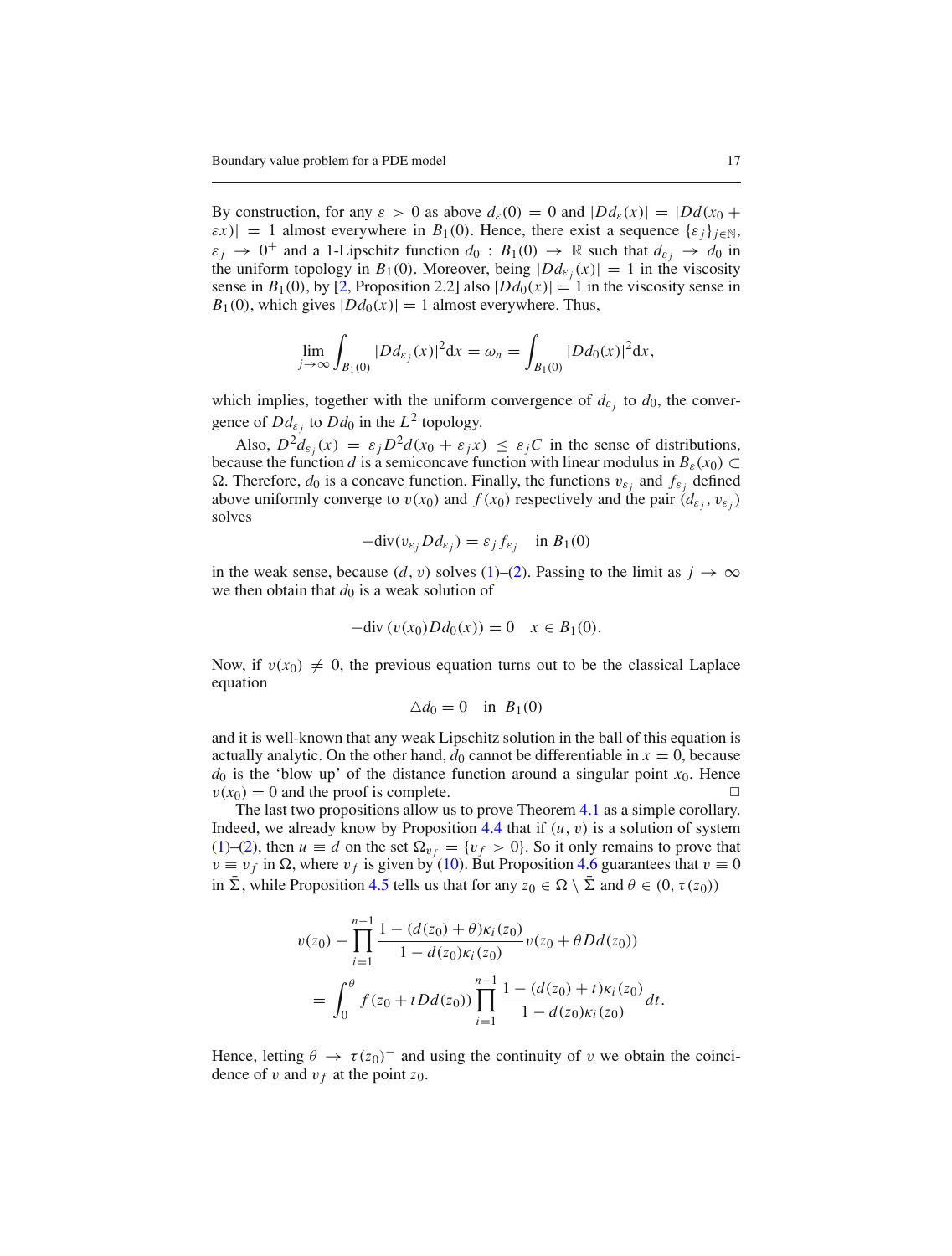### **5 Minimization of integral functionals**

<span id="page-17-1"></span>In this section we shall prove the existence of minimizers in  $W_0^{1,1}(\Omega)$  for the integral functional

<span id="page-17-2"></span>
$$
J_0(u) = \int_{\Omega} [h(|Du|) - f(x)u] dx, \quad u \in W_0^{1,1}(\Omega), \tag{33}
$$

where  $f \in L^{\infty}(\Omega)$  is a nonnegative function and  $h: [0, +\infty) \to [0, +\infty]$  is a lower semicontinuous function (possibly with extended values) satisfying

$$
h(R) = 0
$$
,  $h(s) \ge \max\{0, \Lambda(s - R)\}\$  for some constants  $R, \Lambda > 0$ . (34)

More precisely, under suitable assumptions on the domain  $\Omega$ , the function  $u_{\Omega}(x) = R d(x), x \in \Omega$ , is a minimizer of *J*<sub>0</sub>. As remarked in the Introduction, the set  $\Omega$  need not to be convex, as required in previous results (see [\[8](#page-26-7), [24\]](#page-26-12)). The main assumption on  $\Omega$  is that it can be approximated, in the Hausdorff metric, by smooth domains satisfying a suitable uniform bound on the mean curvature of their boundaries (see Definition [5.1](#page-17-0) below). We shall show in Proposition [5.2](#page-4-2) that such class of domains contains Federer's sets with positive reach (see [\[14](#page-26-17)]).

The link with the system of PDE  $(1)$ – $(2)$  is that  $(11)$  is the Euler–Lagrange equation associated to the integral functional  $J_0$  in  $u_{\Omega}$ , provided that the solution  $v_f$  satisfies a suitable upper bound. This bound can be obtained using the ex-plicit representation [\(10\)](#page-5-1) of  $v_f$  and the bounds on the mean curvature of  $\partial\Omega$  (see Proposition [5.9](#page-23-0) below).

<span id="page-17-0"></span>**Definition 5.1** We say that a set  $\Omega$  is a smooth *K*-admissible domain,  $K \in \mathbb{R}$ , if it is a connected open bounded subset of  $\mathbb{R}^n$  with  $C^2$  boundary, such that the mean curvature of  $\partial \Omega$  is bounded below by *K*, that is

$$
H(y) := \frac{1}{n-1} \sum_{i=1}^{n-1} \kappa_i(y) \ge K \quad \forall y \in \partial \Omega.
$$

A set  $\Omega \subset \mathbb{R}^n$  is a *K*-admissible domain if it is a connected open bounded subset of  $\mathbb{R}^n$  and there exists a sequence  $(\Omega_i)_i$ , with  $\Omega_i$  smooth  $K_i$ -admissible domain, such that  $\lim_j K_j = K$  and the Hausdorff distance  $d_H(\Omega_j, \Omega)$  tends to 0 as  $j \to$ +∞.

We remark that every connected bounded open set  $\Omega \subset \mathbb{R}^n$  with  $C^2$  boundary is a *K*-admissible smooth domain for every *K* satisfying

$$
K \leq \min_{y \in \partial \Omega} H(y).
$$

Furthermore, it is readily seen that every convex domain  $\Omega \subset \mathbb{R}^n$  is a *K*admissible domain, for every  $K \leq 0$ . Namely, every convex domain can be approximated, in the Hausdorff topology, by smooth ( $C^{\infty}$ ) convex domains (see [\[22\]](#page-26-18) Sect. 3.3). Then, it is enough to observe that a smooth convex domain satisfies  $\kappa_i(y) > 0$  for every *i* and every  $y \in \partial \Omega$ .

Another class of possibly nonsmooth and nonconvex admissible domains is given by connected domains satisfying a uniform exterior sphere condition. These sets are also known in literature as sets of positive reach (see [\[14\]](#page-26-17)).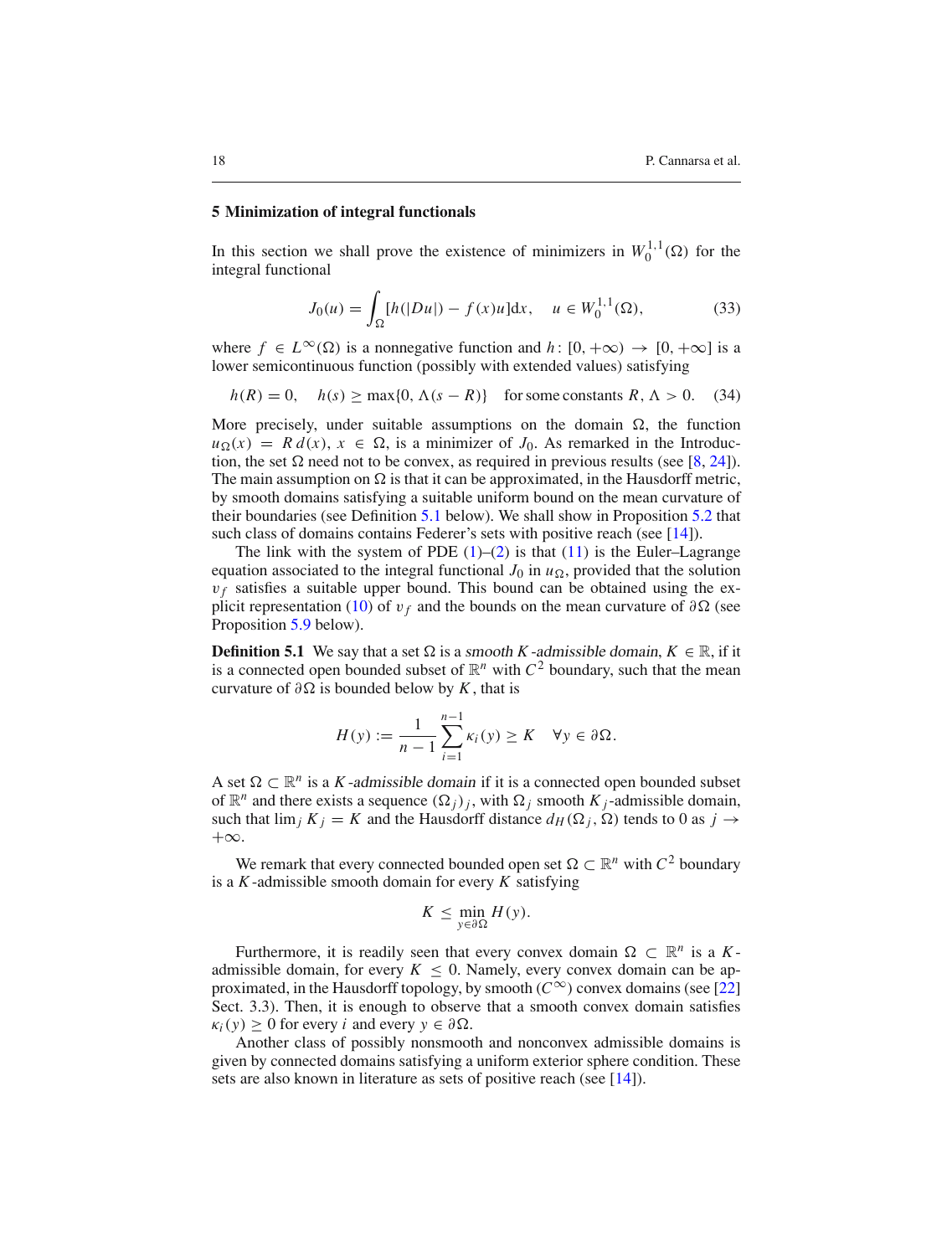**Proposition 5.2** *Let*  $\Omega \subset \mathbb{R}^n$  *be a connected bounded open set satisfying a uniform exterior sphere condition for some radius*  $R \in (0, +\infty]$ *. Then*  $\Omega$  *is a* (−16/*R*)*-admissible domain.*

*Proof* Let us denote by  $d_{\overline{\Omega}}(x)$ ,  $x \in \mathbb{R}^n$ , the distance of *x* to  $\overline{\Omega}$  and set

$$
\Omega_{R/2} := \{ x \in \mathbb{R}^n : d_{\overline{\Omega}}(x) < R/2 \}.
$$

We will first prove that  $d_{\overline{\Omega}}(x) + \frac{4}{R}|x|^2$  is convex locally in  $\Omega_{R/2} \setminus \overline{\Omega}$ . It is well known (see for instance [\[15\]](#page-26-5)) that the exterior sphere condition implies the uniqueness of the projection of any point  $x \in \Omega_{R/2} \setminus \overline{\Omega}$  onto the set  $\overline{\Omega}$ , so that the gradient  $Dd_{\overline{Q}}(x)$  is well defined. Consider any  $x, y \in \Omega_{R/2} \setminus \overline{\Omega}$ . Suppose first that  $d_{\overline{\Omega}}(x) = d_{\overline{\Omega}}(y) =: \rho$ . By the exterior sphere condition, we have that

 $x \notin B(y + (R - \rho)Dd_{\overline{\Omega}}(y), R - \rho)$  and  $y \notin B(x + (R - \rho)Dd_{\overline{\Omega}}(x), R - \rho)$ .

Hence,

$$
|x - y|^2 - 2\langle (R - \rho)Dd_{\overline{\Omega}}(y), x - y \rangle \ge 0
$$

and

<span id="page-18-0"></span>
$$
|x-y|^2 + 2\langle (R-\rho)Dd_{\overline{\Omega}}(x), x-y\rangle \ge 0.
$$

Adding the above inequalities we obtain

$$
\langle Dd_{\overline{\Omega}}(x) - Dd_{\overline{\Omega}}(y), x - y \rangle \ge -\frac{1}{R - \rho} |x - y|^2 \ge -\frac{2}{R} |x - y|^2. \tag{35}
$$

Suppose, on the other hand, that  $d_{\overline{\Omega}}(x) \neq d_{\overline{\Omega}}(y)$ —say  $d_{\overline{\Omega}}(x) > d_{\overline{\Omega}}(y)$ —and consider the point  $z := x - (d_{\overline{\Omega}}(x) - d_{\overline{\Omega}}(y))\overline{D}d_{\overline{\Omega}}(x)$ . It is clear that  $\overline{z} \in \Omega_{R/2}$ ,  $d_{\overline{\Omega}}(z) = d_{\overline{\Omega}}(y)$  and  $Dd_{\overline{\Omega}}(z) = Dd_{\overline{\Omega}}(x)$ . Then, by [\(35\)](#page-18-0), we have

$$
\langle Dd_{\overline{\Omega}}(x) - Dd_{\overline{\Omega}}(y), z - y \rangle \ge -\frac{2}{R}|z - y|^2.
$$

Writing the previous inequality in terms of *x* and using the Lipschitz properties of the distance function  $d_{\overline{Q}}$ , we finally obtain

$$
\langle Dd_{\overline{\Omega}}(x) - Dd_{\overline{\Omega}}(y), x - y \rangle \ge (d_{\overline{\Omega}}(x) - d_{\overline{\Omega}}(y)) \langle Dd_{\overline{\Omega}}(x) - Dd_{\overline{\Omega}}(y), Dd_{\overline{\Omega}}(x) \rangle
$$
  

$$
-\frac{2}{R}|x - y|^2 - \frac{2}{R}(d_{\overline{\Omega}}(x) - d_{\overline{\Omega}}(y))^2 + \frac{4}{R}(d_{\overline{\Omega}}(x) - d_{\overline{\Omega}}(y)) \langle Dd_{\overline{\Omega}}(x), x - y \rangle
$$
  

$$
\ge -\frac{8}{R}|x - y|^2.
$$

This actually proves that  $d_{\overline{\Omega}}(x) + \frac{4}{R}|x|^2$  is convex locally in  $\Omega_{R/2} \setminus \overline{\Omega}$ . Let us now construct the approximating sequence of  $(-16/R)$ -admissible domains. For any  $0 < \sigma < \frac{R}{8}$  and  $0 < \varepsilon < \frac{\sigma}{2}$ , consider the sets

$$
\Omega_{\sigma}^{\varepsilon} := \{ x \in \mathbb{R}^n : (\rho_{\varepsilon} * b_{\Omega})(x) < \sigma \},
$$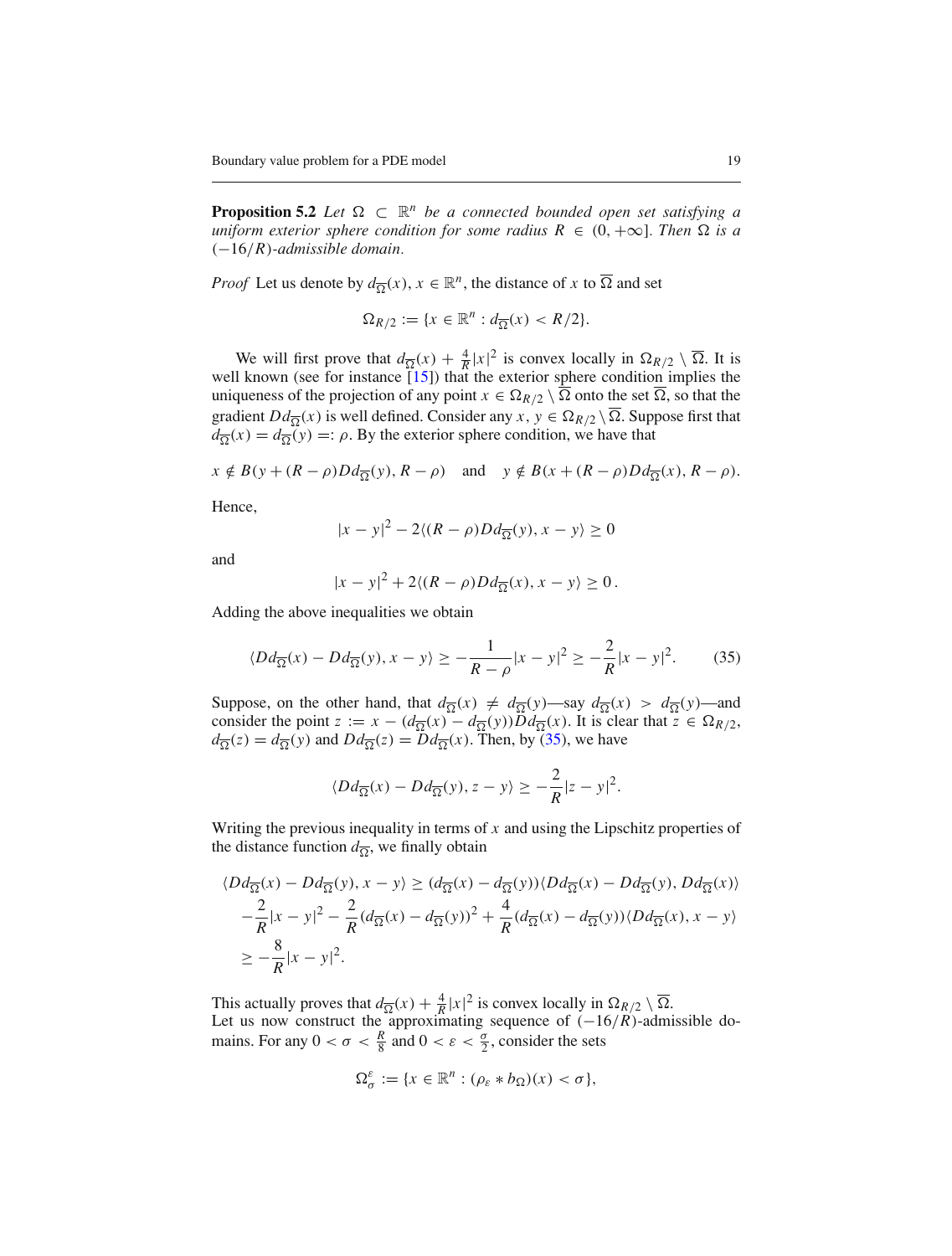where  $b_{\Omega}$  is the signed distance  $b_{\Omega}(x) := d_{\overline{\Omega}}(x) - d_{\mathbb{R}^n \setminus \Omega}(x)$  and  $\rho_{\varepsilon}$  is the family of mollifiers defined by

$$
\rho_{\varepsilon}(x) = \frac{1}{\varepsilon^{n}} \rho\left(\frac{x}{\varepsilon}\right),
$$
  
\n
$$
\rho(y) := \begin{cases}\n\left(\int_{B(0,1)} e^{-\frac{1}{1-|z|^2}} dz\right)^{-1} e^{-\frac{1}{1-|y|^2}} & |y| \le 1 \\
0 & |y| > 1.\n\end{cases}
$$

Note that our choice of  $\sigma$  and  $\varepsilon$  assures that  $\Omega_{\sigma}^{\varepsilon} \subset \Omega_{R/2}$ . Set  $d_{\varepsilon} := \rho_{\varepsilon} * b_{\Omega}$ . Then  $d_{\varepsilon} \in C^{\infty}(\mathbb{R}^n)$  and  $d_{\varepsilon}$ ,  $Dd_{\varepsilon}$  uniformly converge to  $b_{\Omega}$ ,  $Db_{\Omega}$  on any compact subset of  $\mathbb{R}^n$  and of  $\Omega_{R/2} \setminus \overline{\Omega}$ , respectively, as  $\varepsilon \to 0$ . This actually gives that

$$
\partial\Omega_{\sigma}^{\varepsilon}:=\{x\in\mathbb{R}^n:(\rho_{\varepsilon}*b_{\Omega})(x)=\sigma\}
$$

are  $C^{\infty}$  boundaries for any  $0 < \sigma < R/8$  and  $\varepsilon < \sigma/2$ , converging to  $\partial \Omega$ as  $\sigma \to 0$ . We also claim that the above conditions on  $\sigma$  and  $\varepsilon$  guarantee that also  $\partial \Omega^{\varepsilon}_{\sigma} \subset \Omega_{R/2-\varepsilon} \setminus \overline{\Omega}_{\varepsilon}$ . Indeed, there exists  $\varepsilon(\sigma)$  such that for any  $\varepsilon < \varepsilon(\sigma)$  $|d_{\varepsilon}(x) - b_{\Omega}(x)| < \sigma/2$ , for any  $x \in \Omega_{R/2} \setminus \overline{\Omega}$ . Hence, for any  $x \in \partial \Omega_{\sigma}^{\varepsilon}$ 

$$
b_{\Omega}(x) = (b_{\Omega}(x) - d_{\varepsilon}(x)) + d_{\varepsilon}(x) < \frac{\sigma}{2} + \sigma = \frac{3}{2}\sigma < \frac{R}{2} - \varepsilon
$$

and

$$
b_{\Omega}(x) = d_{\varepsilon}(x) - (d_{\varepsilon}(x) - b_{\Omega}(x)) > \sigma - \frac{\sigma}{2} = \frac{1}{2}\sigma > \varepsilon,
$$

which means that  $b_{\Omega}(x) = d_{\overline{\Omega}}(x)$  and  $\varepsilon < d_{\overline{\Omega}}(x) < \frac{R}{2} - \varepsilon$ . As a consequence of the inclusion  $\partial \Omega_{\sigma}^{\varepsilon} \subset \Omega_{R/2-\varepsilon} \setminus \overline{\Omega}_{\varepsilon}$  we also obtain a bound from below for  $Dd_{\varepsilon}$ on  $\partial \Omega^{\varepsilon}_{\sigma}$ , provided  $\sigma$  (and then  $\varepsilon$ ) is small enough. Indeed, since  $Dd_{\varepsilon}$  uniformly converges to  $Db_{\Omega}$  on any compact subset of  $\Omega_{R/2} \setminus \overline{\Omega}$  as  $\varepsilon \to 0$ , we can take *σ* so small that for  $\varepsilon$  < min{*σ*/2,  $\varepsilon$ (*σ*)} we have  $|Dd_{\varepsilon}(x) - Db_Ω(x)|$  < 1/2 for any  $x \in \partial \Omega^{\varepsilon}_{\sigma}$  and then  $|D d_{\varepsilon}(x)| > 1/2$  for any  $x \in \partial \Omega^{\varepsilon}_{\sigma}$ . Let us now prove that the maps  $d_{\varepsilon}$  are semiconvex in  $\Omega_{R/2-\varepsilon} \setminus \Omega_{\varepsilon}$  with constant 4/*R*. Indeed, since  $d_{\overline{\Omega}}(x) + \frac{4}{R}|x|^2$  is convex locally on  $\Omega_{R/2} \setminus \overline{\Omega}$ , our choice of  $\varepsilon$  gives that, in the set  $\Omega_{R/2-\varepsilon} \setminus \overline{\Omega}_{\varepsilon},$ 

$$
\rho_{\varepsilon} * \left(b_{\Omega} + \frac{4}{R}|\cdot|^2\right) = \rho_{\varepsilon} * \left(d_{\overline{\Omega}} + \frac{4}{R}|\cdot|^2\right) = \rho_{\varepsilon} * d_{\overline{\Omega}} + \frac{4}{R}\rho_{\varepsilon} * |\cdot|^2
$$

is still convex locally. Being also the map  $\rho_{\varepsilon} * (d_{\overline{\Omega}} + \frac{4}{R} | \cdot |^2)$  regular, we deduce

<span id="page-19-0"></span>
$$
0 \le D^2 \left( \rho_{\varepsilon} * (d_{\overline{\Omega}} + \frac{4}{R} | \cdot |^2) \right) = D^2 d_{\varepsilon} + \frac{8}{R} I,\tag{36}
$$

which is the desired semiconvex property of  $d_{\varepsilon}$ . In order to complete the proof, it suffices to look at the curvature matrix of  $\partial \Omega^{\varepsilon}_{\sigma}$ . As a matter of fact, for any  $x \in \partial \Omega^{\varepsilon}_{\sigma}$  the outer unit normal of  $\partial \Omega^{\varepsilon}_{\sigma}$  at *x* is given by  $v^{\varepsilon}_{\sigma}(x) = \frac{\nabla d_{\varepsilon}(x)}{|\nabla d_{\varepsilon}(x)|}$ . Hence,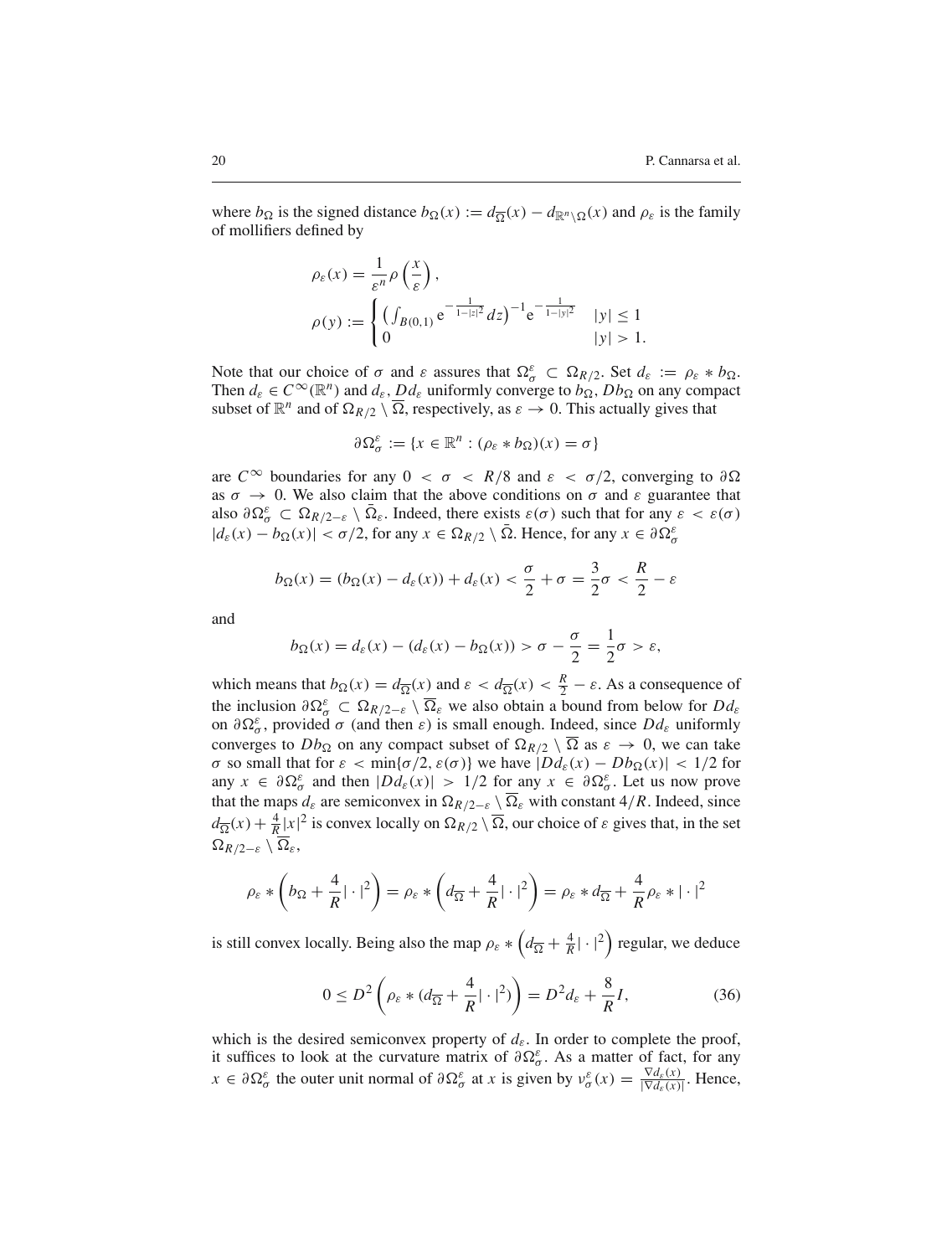the principal curvatures of  $\partial \Omega^{\varepsilon}_{\sigma}$  at *x* are the eigenvalues of the matrix  $D(\frac{\nabla d_{\varepsilon}(x)}{|\nabla d_{\varepsilon}(x)|})$ restricted to the subspace  $V^{\varepsilon}$  orthogonal to  $\nabla d_{\varepsilon}(x)$ . But

$$
D\left(\frac{\nabla d_{\varepsilon}(x)}{|\nabla d_{\varepsilon}(x)|}\right) = \frac{1}{|\nabla d_{\varepsilon}(x)|}D^2 d_{\varepsilon}(x) - \frac{1}{|\nabla d_{\varepsilon}(x)|^3}D^2 d_{\varepsilon}(x)\nabla d_{\varepsilon}(x) \otimes \nabla d_{\varepsilon}(x),
$$

so that

$$
D\left(\frac{\nabla d_{\varepsilon}(x)}{|\nabla d_{\varepsilon}(x)|}\right)\Big|_{V^{\varepsilon}} = \frac{1}{|\nabla d_{\varepsilon}(x)|}D^2 d_{\varepsilon}(x)\Big|_{V^{\varepsilon}}.
$$

Thus, recalling that  $|\nabla d_{\varepsilon}(x)| > 1/2$  and using [\(36\)](#page-19-0), we conclude that any principal curvature of  $\partial \Omega^{\varepsilon}_{\sigma}$  at *x* is bounded from below by  $-\frac{16}{R}$ , yielding

<span id="page-20-0"></span>
$$
H_{\sigma}^{\varepsilon}(x) \ge -\frac{16}{R},
$$

for any  $x \in \partial \Omega^{\varepsilon}_{\sigma}$ .  $\sigma$  .

Our main existence result concerns integral functionals more general than the one defined in [\(33\)](#page-17-1). In the following,  $r_{\Omega}$  will denote the inradius of the set  $\Omega$ , that is, the supremum of the radii of the balls contained in  $\Omega$ .

**Theorem 5.3** *Let h*:  $[0, +\infty) \rightarrow [0, +\infty]$  *be a lower semicontinuous function satisfying [\(34\)](#page-17-2), let*  $\Omega \subset \mathbb{R}^n$  *be a K-admissible domain, and let*  $g: \Omega \times \mathbb{R} \to \mathbb{R}$  *be a measurable function, Lipschitz continuous with respect to the second variable, satisfying*

$$
g(\cdot,0) \in L^1(\Omega),\tag{37}
$$

$$
0 \le D_u g(x, u) \le L, \quad a.e. \ (x, u) \in \Omega \times \mathbb{R}.
$$
 (38)

<span id="page-20-3"></span><span id="page-20-2"></span>*If*  $L \cdot c(K, r_{\Omega}) \leq \Lambda$ , where

$$
c(K, r_{\Omega}) := \begin{cases} \frac{1 - (1 - Kr_{\Omega})^n}{nK}, & \text{if } K \neq 0, \\ r_{\Omega}, & \text{if } K = 0, \end{cases}
$$
 (39)

*then the function*  $u_{\Omega}(x) = R d(x), x \in \Omega$ *, is a minimizer of the functional* 

$$
J(u) = \int_{\Omega} [h(|Du|) - g(x, u)] \mathrm{d}x \tag{40}
$$

 $in W_0^{1,1}(\Omega)$ .

*Remark 5.4* If *g* satisfies  $-L \leq D_u g(x, u) \leq 0$  for a.e.  $(x, u) \in \Omega \times \mathbb{R}$ , then Theorem [5.3](#page-20-0) still holds with  $u_{\Omega}(x) = -R d(x)$ .

<span id="page-20-1"></span>*Remark 5.5* If  $\Omega \subset \mathbb{R}^n$  is a convex domain, then condition  $L c(K, r_{\Omega}) \leq \Lambda$  is certainly satisfied provided that

$$
Lr_{\Omega} \leq \Lambda. \tag{41}
$$

Namely, it is enough to observe that a convex domain is a 0-admissible domain, and that  $c(0, r_{\Omega}) = r_{\Omega}$ . Condition [\(41\)](#page-20-1) was first introduced in [\[8](#page-26-7)] in the case  $g(x, u) = u$ . In [\[6\]](#page-26-8) it was proven that, if [\(41\)](#page-20-1) does not hold, then the functional *J* need not have minimizers in  $W_0^{1,1}(\Omega)$ .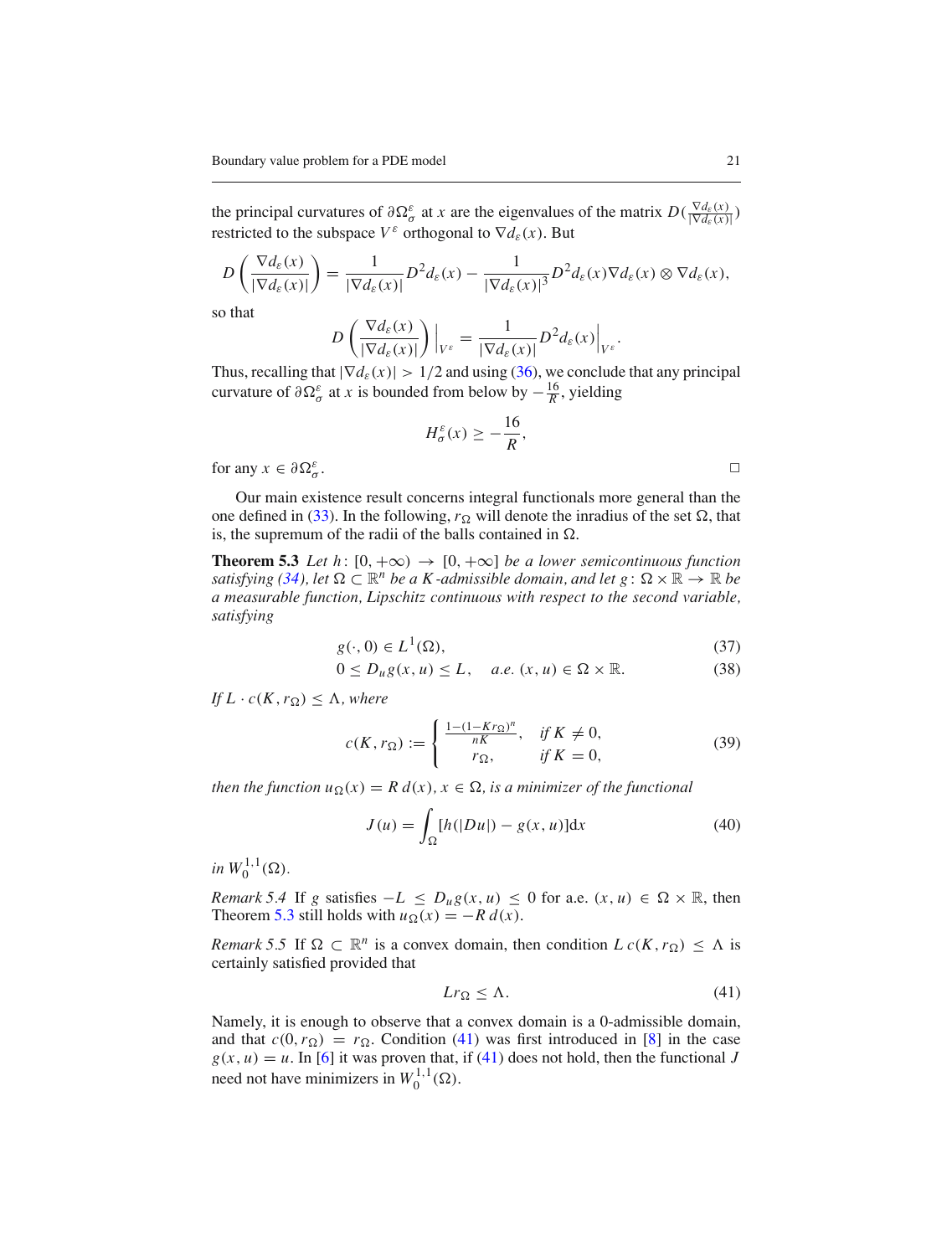*Example 5.6* The assumptions of Theorem [5.3](#page-20-0) for the existence of a minimizer of *J* are optimal in the following sense. Let  $h(s) = \max\{0, \Lambda(s - R)\}\)$  for some positive constants  $\Lambda$  and  $R$ , let  $g(x, u) = u$  and let  $\Omega = B_r(0) \subset \mathbb{R}^n$ . Then  $r_{\Omega} = r$ , and  $\Omega$  is a (1/*r*)-admissible domain.

Since  $c(1/r, r) = r/n$ , Theorem [5.3](#page-20-0) states that the function  $u_{\Omega}(x) = R d(x)$ is a minimizer to *J* provided that  $r \leq n\Lambda$ . This condition is optimal: indeed, we are going to show that the functional *J* is not even bounded from below if  $r > n\Lambda$ . Let us define the sequence of functions in  $W_0^{1,1}(\Omega)$ 

$$
u_k(x) = \begin{cases} k(r - |x|), & \text{if } n \Lambda < |x| < r, \\ R(r - |x|), & \text{if } |x| \le n\Lambda, \end{cases} \quad k \in \mathbb{N}.
$$

A straightforward computation shows that, for  $k \geq R$ ,

$$
J(u_k) = \frac{\omega_n}{n+1} [\psi(n\Lambda) - \psi(r)] k + A,
$$

where  $\omega_n$  is the *n*-dimensional Lebesgue measure of the unit ball of  $\mathbb{R}^n$ , *A* is a constant independent of *k*, and  $\psi(\rho) = \rho^{n+1} - (n+1)\Lambda \rho^n$ . Since the function  $\psi$ is strictly increasing for  $\rho \geq n\Lambda$ , and  $r > n\Lambda$ , we have that  $\psi(n\Lambda) - \psi(r) < 0$ , hence  $\lim_{k \to +\infty} J(u_k) = -\infty$ .

The remaining part of this section will be devoted to the proof of Theorem [5.3.](#page-20-0) The relation between the existence of solutions to  $(1)$ – $(2)$ , given by Theorem [3.1,](#page-5-0) and the existence of minimizers of *J* , can be better understood starting from the following particular case of Theorem [5.3.](#page-20-0)

**Proposition 5.7** *Let h*:  $[0, +\infty) \rightarrow [0, +\infty]$  *be a lower semicontinuous func-tion satisfying [\(34\)](#page-17-2), let*  $\Omega \subset \mathbb{R}^n$  *be a smooth K-admissible domain, and let*  $f \in L^{\infty}(\Omega)$  *be a nonnegative Lipschitz continuous function.* 

 $If \Vert f \Vert_{\infty, \Omega} c(K, r_{\Omega}) \leq \Lambda$ , then the function  $u_{\Omega}(x) = R d(x)$  *is a minimizer in*  $W_0^{1,1}(\Omega)$  *of the functional*  $J_0$  *defined in* [\(33\)](#page-17-1)*.* 

*Proof* Let  $v_f$  be the continuous function defined in [\(10\)](#page-5-1). We claim that the following bound on  $v_f$  holds true:

<span id="page-21-0"></span>
$$
0 \le v_f(x) \le ||f||_{\infty, \Omega} c(K, r_{\Omega}), \qquad \forall x \in \Omega.
$$
 (42)

In order not to interrupt the main flow of the arguments, we postpone the proof of [\(42\)](#page-21-0) to Proposition [5.9](#page-23-0) below.

By assumption, we clearly have

<span id="page-21-1"></span>
$$
0 \le v_f(x) \le \Lambda, \forall x \in \Omega.
$$
 (43)

Let  $u \in W_0^{1,1}(\Omega)$ . Since *h* satisfies [\(34\)](#page-17-2) and  $v_f$  satisfies [\(43\)](#page-21-1), we have that

$$
h(|Du(x)|) \ge v_f(x)(|Du(x)| - R)
$$
  
\n
$$
\ge h(|Du_{\Omega}(x)|) + v_f(x)\langle Dd(x), Du(x) - Du_{\Omega}(x)\rangle,
$$

hence

$$
J_0(u) \geq J_0(u_{\Omega}) + \delta,
$$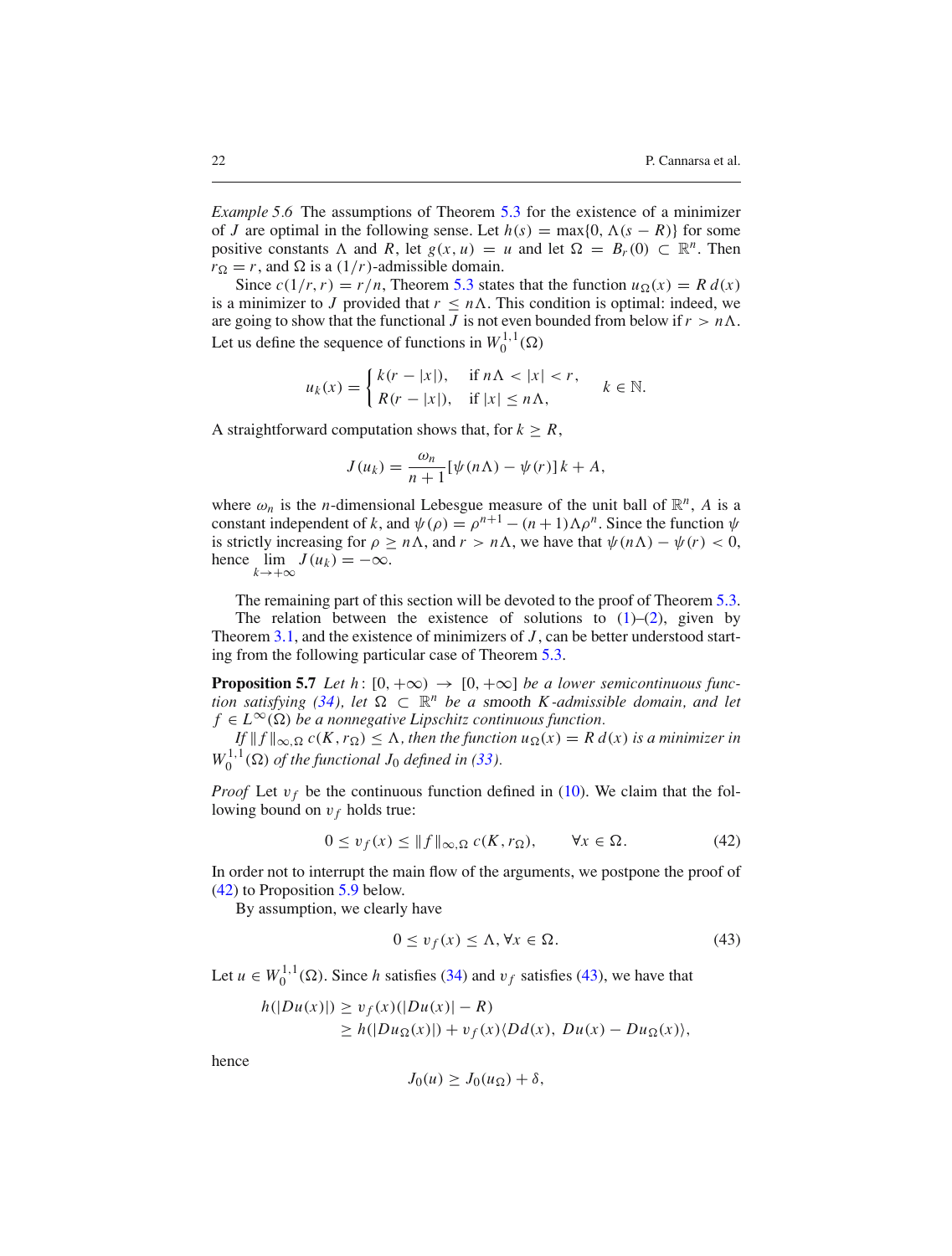## where

$$
\delta = \int_{\Omega} \left[ v_f(x) \langle Dd(x), Du(x) - Du_{\Omega}(x) \rangle - f(x) (u(x) - u_{\Omega}(x)) \right] dx.
$$

Since  $v_f$  is bounded, by a density argument the equation [\(11\)](#page-6-3) holds for every  $\phi \in W_0^{1,1}(\Omega)$ . Choosing  $\phi = u - u_{\Omega}$ , we obtain that  $\delta$  vanishes, so that  $J_0(u) \geq$  $J_0(u_{\Omega})$ . Since *u* was an arbitrary function in  $W_0^{1,1}(\Omega)$ , we have proven that  $u_{\Omega}$  is a minimizer of  $J_0$  in  $W_0^{1,1}(\Omega)$ .  $\bigcup_{0}^{1,1,1}(\Omega).$ 

<span id="page-22-2"></span>The estimate [\(42\)](#page-21-0) used in the proof of Proposition [5.7](#page-4-4) is an easy consequence of the following lemma.

**Lemma 5.8** *Let*  $v : [0, r] \rightarrow \mathbb{R}$  *be the function defined by* 

<span id="page-22-0"></span>
$$
\nu(t) := \int_{t}^{r} \prod_{i=1}^{n-1} \frac{1 - s\kappa_{i}}{1 - t\kappa_{i}} ds,
$$
\n(44)

*where*  $(\kappa_1, \ldots, \kappa_{n-1})$  *belongs to the set* 

$$
C := \left\{ (\sigma_1, \ldots, \sigma_{n-1}) \in \mathbb{R}^{n-1}; \sigma_i \leq \frac{1}{r} \forall i, \sum_{j=1}^{n-1} \sigma_j \geq (n-1)K \right\}
$$

*for some constant*  $K \leq 1/r$ *. Then, for every*  $t \in [0, r]$ *,* 

<span id="page-22-1"></span>
$$
0 \le \nu(t) \le \nu_0(t) := \begin{cases} \frac{(1-t K)^n - (1-r K)^n}{nK(1-t K)^{n-1}}, & \text{if } K \neq 0, \\ r - t, & \text{if } K = 0. \end{cases} \tag{45}
$$

*As a consequence,*  $v(t) \le c(K, r)$  *for every*  $t \in [0, r]$ *, where*  $c(K, r)$  *is the constant defined in [\(39\)](#page-20-2).*

*Proof* Since  $K \leq 1/r$ , the closed set *C* is not empty. Moreover, given a point  $(\sigma_1, \ldots, \sigma_{n-1}) \in C$ , for every *i* one has

$$
\frac{1}{r} \geq \sigma_i = \sum_j \sigma_j - \sum_{j \neq i} \sigma_j \geq (n-1)K - \frac{n-2}{r},
$$

so that *C* is a nonempty compact subset of  $\mathbb{R}^{n-1}$ .

Let us consider the function  $\varphi^t$  :  $C \to \mathbb{R}$  defined by

$$
\varphi^t(\sigma_1,\ldots,\sigma_{n-1})=\sum_{j=1}^{n-1}\frac{\sigma_j}{1-t\sigma_j},
$$

where  $t \in [0, r)$  plays the role of a parameter. Since  $\frac{\partial \varphi^t}{\partial \sigma_j} = (1 - t\sigma_j)^{-2} > 0$ ,  $\varphi^t$  does not have critical points in the interior of *C*. Moreover, it is clear that  $\varphi^t$ attains its minimum on the constraint

$$
\sum_j \sigma_j = (n-1)K.
$$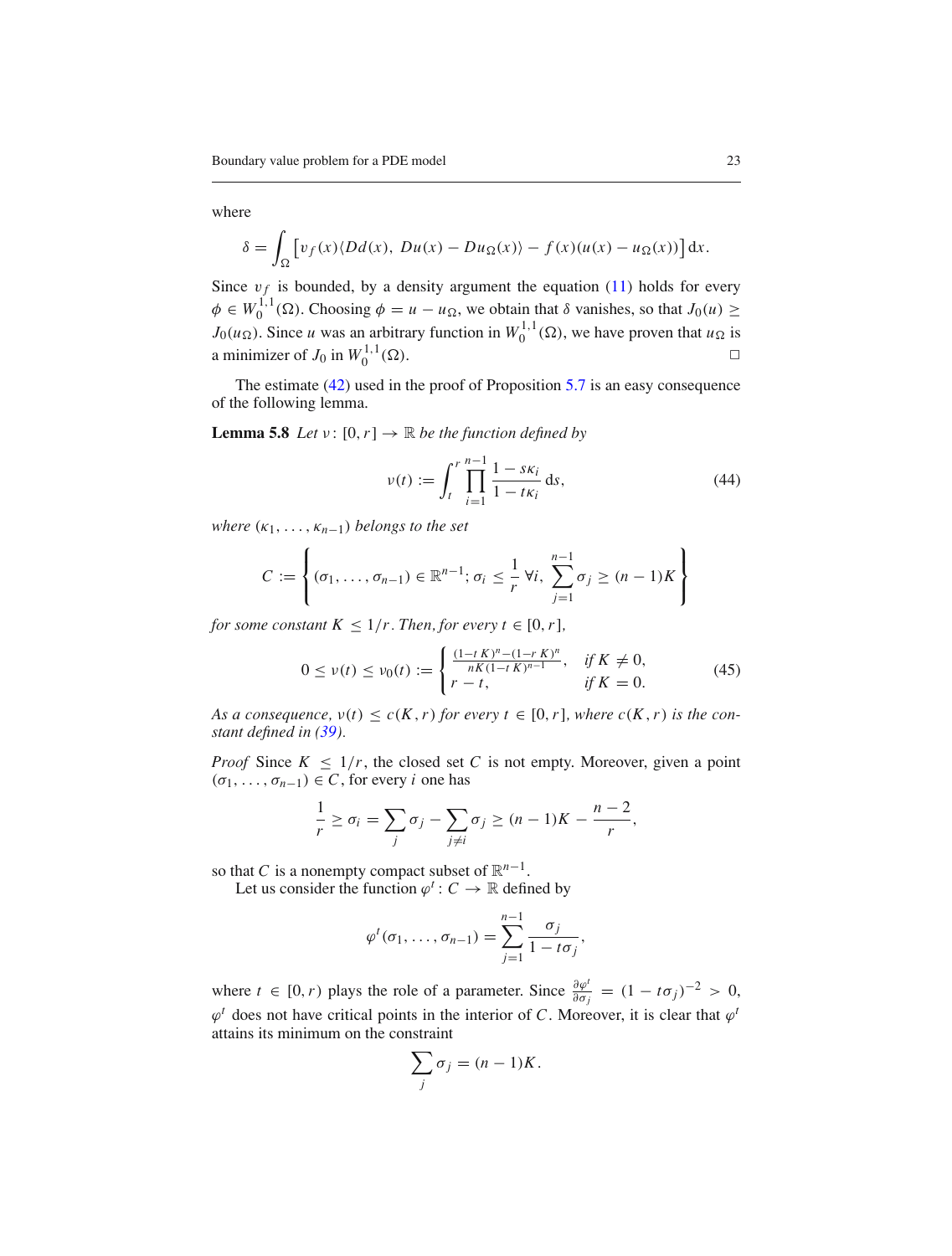Using the Lagrange multipliers rule we get that the minimum is attained at the point  $\sigma_1 = \cdots = \sigma_{n-1} = K$ , hence

<span id="page-23-1"></span>
$$
\min_{C} \varphi^{t} = \frac{(n-1)K}{1 - tK}.
$$
\n(46)

The function  $v: [0, r] \to \mathbb{R}$ , defined in [\(44\)](#page-22-0), is differentiable in [0, *r*). Moreover,  $0 \le v(t) \le \int_t^r (1 + r[k]_{\infty}^-)^{n-1} ds = (1 + r[k]_{\infty}^-)^{n-1}(r - t)$ , where

$$
[k]_{\infty}^- := \max\{[k_i]^- : i = \{1, \ldots, n-1\}, (k_1, \ldots, k_{n-1}) \in C\}.
$$

Hence  $\lim_{t\to r} v(t) = 0 = v(r)$ . Let us compute the derivative of v: for every  $t \in [0, r)$  we have

$$
\nu'(t) = -1 + \left(\sum_{j=1}^{n-1} \frac{\kappa_j}{1 - t\kappa_j}\right) \nu(t) = -1 + \varphi^t(\kappa_1, \ldots, \kappa_{n-1}) \nu(t).
$$

From estimate [\(46\)](#page-23-1) we deduce that  $\nu$  satisfies the differential inequality

<span id="page-23-2"></span>
$$
\begin{cases} v'(t) \ge -1 + \frac{(n-1)K}{1-tK}v(t), & t \in [0, r], \\ v(r) = 0. \end{cases}
$$
\n(47)

It is easily seen that the function  $v_0: [0, r] \to \mathbb{R}$ , defined in [\(45\)](#page-22-1), is the solution to the Cauchy problem

$$
\nu'_0(t) = -1 + \frac{(n-1)K}{1-tK} \nu_0(t), \quad t \in [0, r],
$$
  

$$
\nu_0(r) = 0.
$$

Since  $\nu$  satisfies the differential inequality [\(47\)](#page-23-2), we have

$$
0 \le v(t) \le v_0(t) \qquad \forall t \in [0, r].
$$

Moreover,

$$
\nu_0'(t) = -\frac{1}{n} \left[ (n-1) \frac{(1 - rK)^n}{(1 - tK)^n} + 1 \right] < 0 \quad \forall t \in [0, r],
$$

hence we conclude that

$$
0 \le v(t) \le \max_{[0,r]} v_0 = v_0(0) = c(K,r),
$$

and the lemma is proven.  $\Box$ 

<span id="page-23-0"></span>**Proposition 5.9** *Let*  $\Omega$  *be a smooth K-admissible domain, and let*  $f \geq 0$  *be a nonnegative bounded continuous function in*  $\Omega$ *. Then the function*  $v_f$  *defined in [\(10\)](#page-5-1) satisfies the bound*

$$
0 \le v_f(x) \le ||f||_{\infty, \Omega} c_K(d(x), \tau(x)), \qquad \forall x \in \Omega,
$$
 (48)

*where*

$$
c_K(d,\tau) := \begin{cases} \frac{(1-dK)^n - (1-(d+\tau)K)^n}{nK(1-dK)^{n-1}}, & \text{if } K \neq 0, \\ \tau, & \text{if } K = 0. \end{cases}
$$
(49)

*In particular, [\(42\)](#page-21-0) holds.*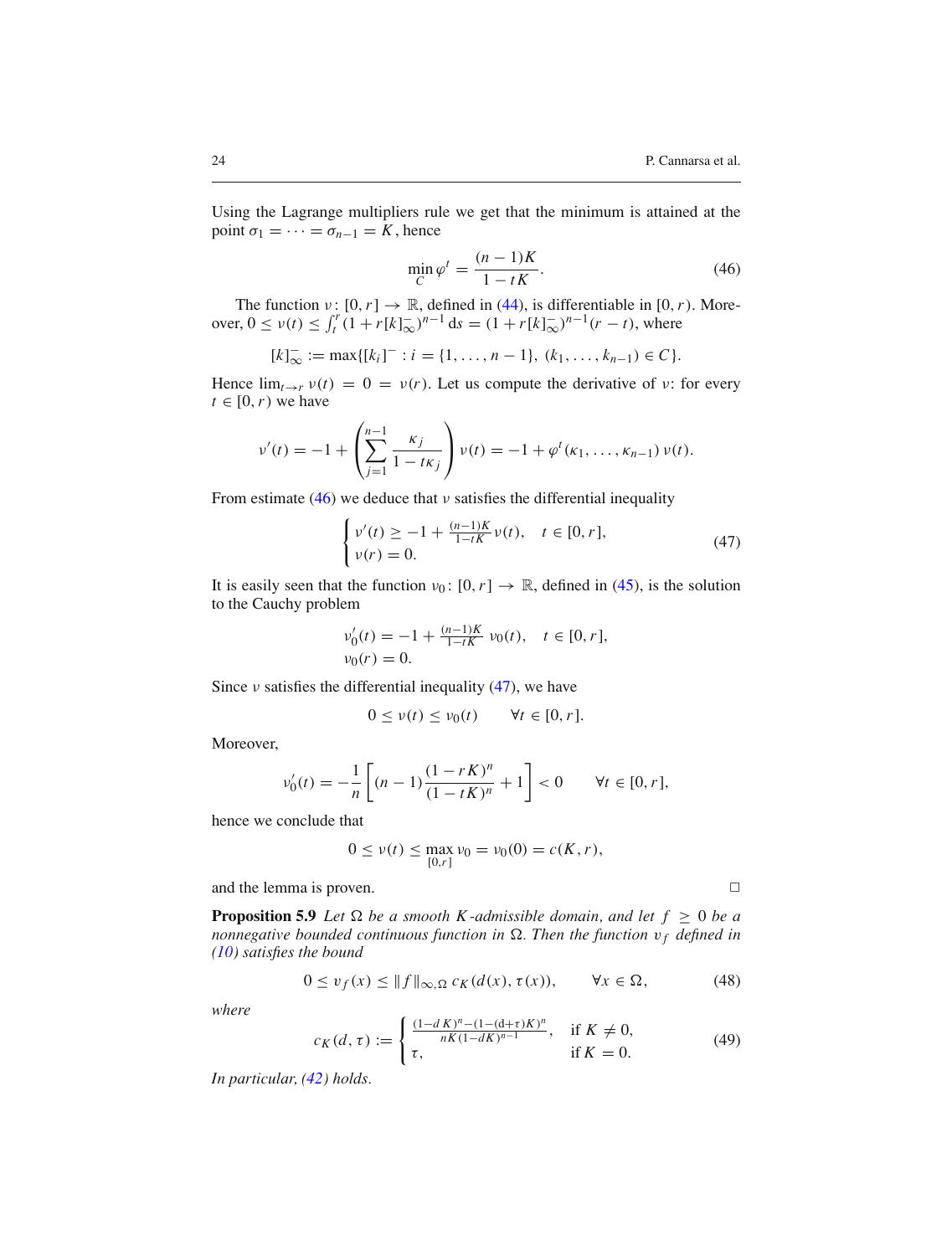*Proof* From the explicit representation [\(10\)](#page-5-1) of  $v_f$ , we have that

$$
0 \le v_f(x) \le \|f\|_{\infty,\Omega} \int_{d(x)}^{d(x)+\tau(x)} \prod_{i=1}^{n-1} \frac{1 - s\kappa_i(x)}{1 - d(x)\kappa_i(x)} dx.
$$

The conclusion now follows from Lemma [5.8.](#page-22-2)  $\Box$ 

<span id="page-24-1"></span>As a second step toward the proof of Theorem [5.3,](#page-20-0) we prove the analogous of Proposition [5.7](#page-4-4) without the regularity assumptions on  $\partial \Omega$  and f.

**Proposition 5.10** *The conclusions of Proposition [5.7](#page-4-4) still hold under the assumptions of*  $\Omega \subset \mathbb{R}^n$  *be a K-admissible domain, and*  $f \in L^\infty(\Omega)$  *be a nonnegative function.*

*Proof* For  $j \in \mathbb{N}$ , let  $\Omega_j$  be a smooth  $K_j$ -admissible domain, such that the sequence  $(\Omega_i)$  converges to  $\Omega$  in the Hausdorff topology, and  $\lim_j K_j = K$ . Let us extend the functions  $u_{\Omega_i}(x) := R d_{\Omega_i}(x)$  and  $u_{\Omega}(x) := R d(x)$  to zero outside  $\Omega_j$  and  $\Omega$  respectively. (Here  $d_{\Omega_j}$  denotes the distance function from the boundary of  $\Omega_i$ .) We extend in the same way the function f outside  $\Omega$ . Let B be a ball containing  $\Omega$  and all the  $\Omega_j$ , and let  $(f_j)_j$  be a sequence of Lipschitz continuous functions on *B* satisfying

$$
\lim_{j} \|f_j - f\|_{L^1(B)} = 0, \quad 0 \le f_j(x) \le \|f\|_{\infty} \quad \forall x \in B.
$$

<span id="page-24-0"></span>Let us define

$$
\epsilon_j = \frac{c(K_j, r_{\Omega_j})}{c(K, r_{\Omega})} - 1, \quad j \in \mathbb{N},
$$
\n(50)

where  $c(K, r)$  is the quantity defined in [\(39\)](#page-20-2). Since  $(\Omega_j)$  converges to  $\Omega$  in the Hausdorff topology, we have that  $r_{\Omega_i} \to r_{\Omega}$  for  $j \to +\infty$ , hence  $\lim_j \epsilon_j = 0$ . Let us define the functions

$$
h_j(s) = (1 + \epsilon_j)h(s), \quad s \ge 0.
$$

From the assumption [\(34\)](#page-17-2) on *h* we deduce that, for every *j*,

$$
h_j(R) = 0, \quad h_j(s) \ge \max\{0, (1 + \epsilon_j)\Lambda(s - R)\}.
$$
 (51)

From the definition [\(50\)](#page-24-0) of  $\epsilon_j$ , and the fact that  $||f_j||_{\infty} \le ||f||_{\infty}$ , it is straightforward to verify that

$$
||f_j||_{\infty}c(K_j, r_{\Omega_j}) \le ||f||_{\infty}(1+\epsilon_j)c(K, r_{\Omega}) \le (1+\epsilon_j)\Lambda. \tag{52}
$$

From Proposition [5.7](#page-4-4) we conclude that  $u_{\Omega_i} = R d_{\Omega_i}$  is a minimizer of the functional

$$
J_j(u) = \int_{\Omega_j} \left[ h_j(|Du(x)|) - f_j(x)u(x) \right] dx
$$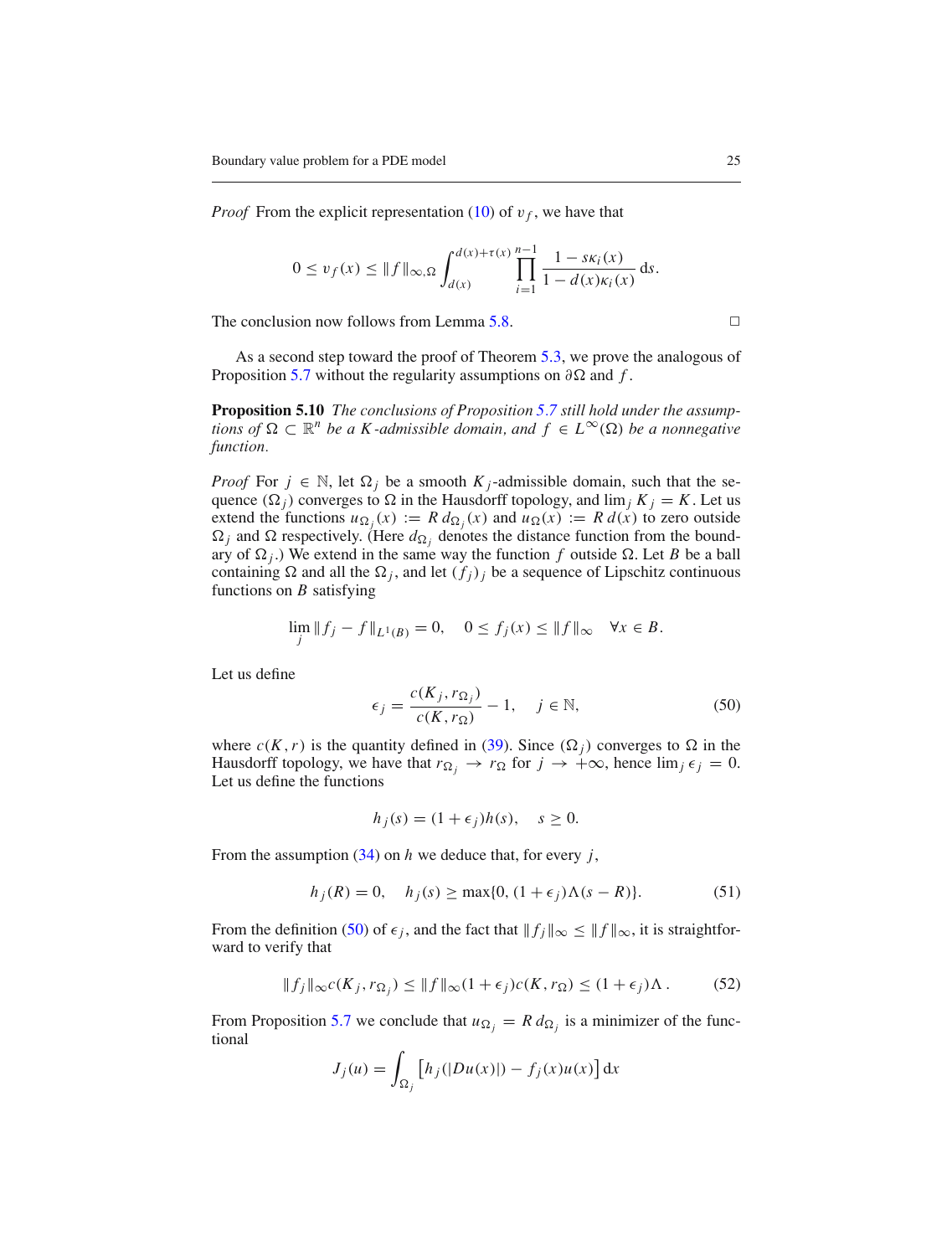in  $W_0^{1,1}(\Omega_j)$ . We recall that the sequence  $(u_{\Omega_j})$  converges uniformly to  $u_{\Omega}$  in *B*. Since  $(f_j)$  converges to  $f$  in  $L^1(B)$  we have that

$$
\lim_{j} J_j(u_{\Omega_j}) = -\lim_{j} \int_{\Omega_j} f_j(x) u_{\Omega_j}(x) dx = -\lim_{j} \int_B f_j(x) u_{\Omega_j}(x) dx
$$

$$
= -\int_B f(x) u_{\Omega}(x) dx = J_0(u_{\Omega}). \tag{53}
$$

On the other hand, if  $u \in W_0^{1,1}(\Omega)$  and if we set  $u = 0$  outside  $\Omega$ , we obtain

$$
J_0(u) = \int_{\Omega} [h(|Du|) - f(x)u] dx = \lim_{j} \int_{\Omega_j} [h_j(|Du|) - f_j(x)u] dx
$$
  
=  $\lim_{j} J_j(u) \ge \lim_{j} J_j(u_{\Omega_j}) = J_0(u_{\Omega}).$ 

Hence  $u_{\Omega}$  is a minimizer of  $J_0$  in  $W_0^{1,1}(\Omega)$ , and the proof is complete.  $\square$ 

We are now in a position to conclude the proof of Theorem [5.3.](#page-20-0) *Proof of Theorem [5.3](#page-20-0)* Let us fix  $u \in W_0^{1,1}(\Omega)$ , and prove that  $J(u) \ge J(u_{\Omega})$ . Let us define the function

$$
f(x) := \begin{cases} \frac{g(x, u(x)) - g(x, u_{\Omega}(x))}{u(x) - u_{\Omega}(x)}, & \text{if } u(x) \neq u_{\Omega}(x), \\ 0, & \text{if } u(x) = u_{\Omega}(x). \end{cases}
$$

From the very definition of *f* and [\(38\)](#page-20-3) we have that

$$
g(x, u(x)) - g(x, u\Omega(x)) = f(x)(u(x) - u\Omega(x)), \quad 0 \le f(x) \le L, \quad \text{a.e. } x \in \Omega.
$$

From Proposition [5.10](#page-24-1) we have that  $u_{\Omega}$  is a minimizer of the functional

$$
J_0(u) = \int_{\Omega} [h(|Du(x)|) - f(x)u(x)] \, \mathrm{d}x
$$

in  $W_0^{1,1}(\Omega)$ . Finally, we have that

$$
J(u) = J_0(u) + \int_{\Omega} [f(x)u_{\Omega}(x) - g(x, u_{\Omega}(x))] dx
$$
  
\n
$$
\geq J_0(u_{\Omega}) + \int_{\Omega} [f(x)u_{\Omega}(x) - g(x, u_{\Omega}(x))] dx = J(u_{\Omega}),
$$

and the proof is complete.